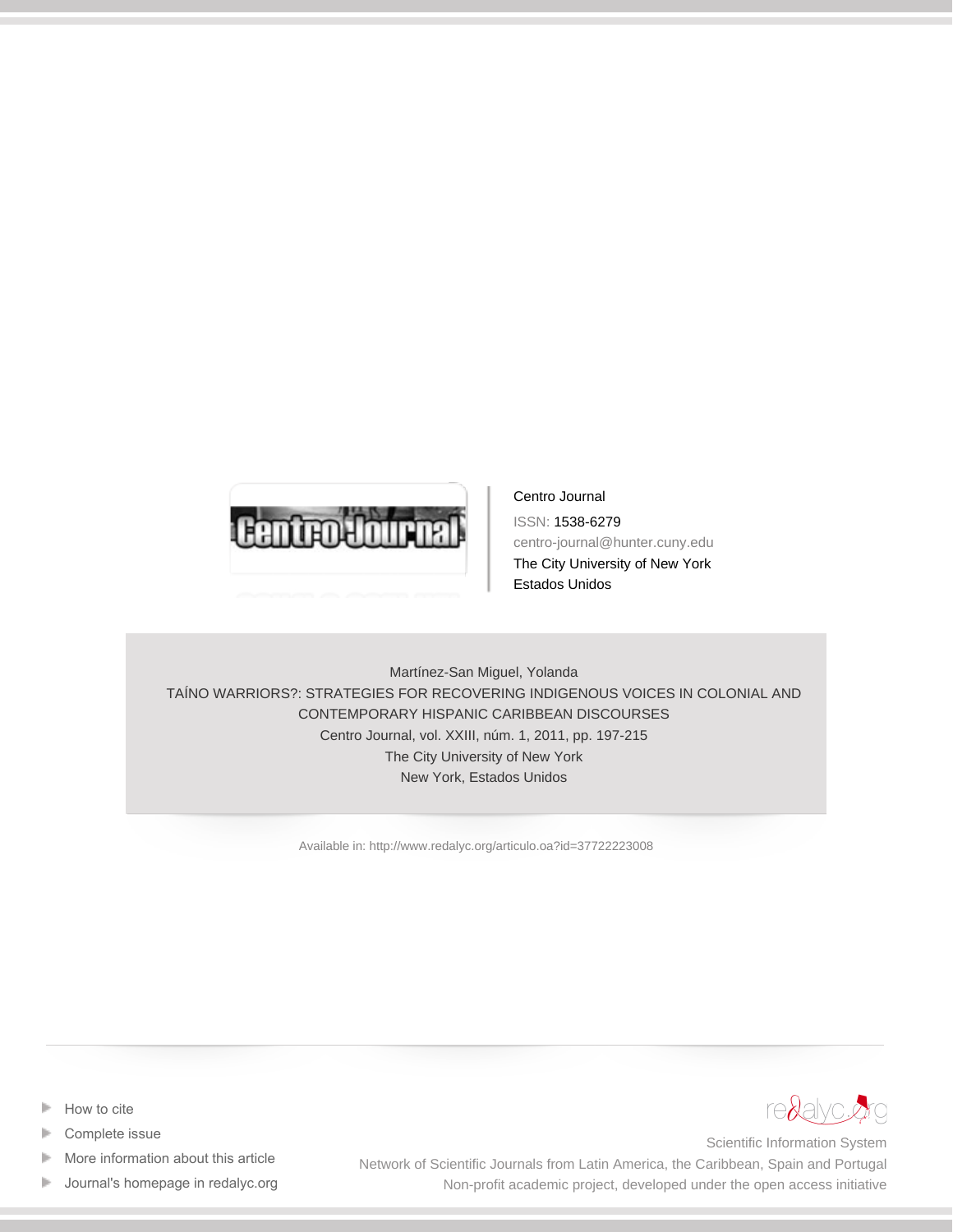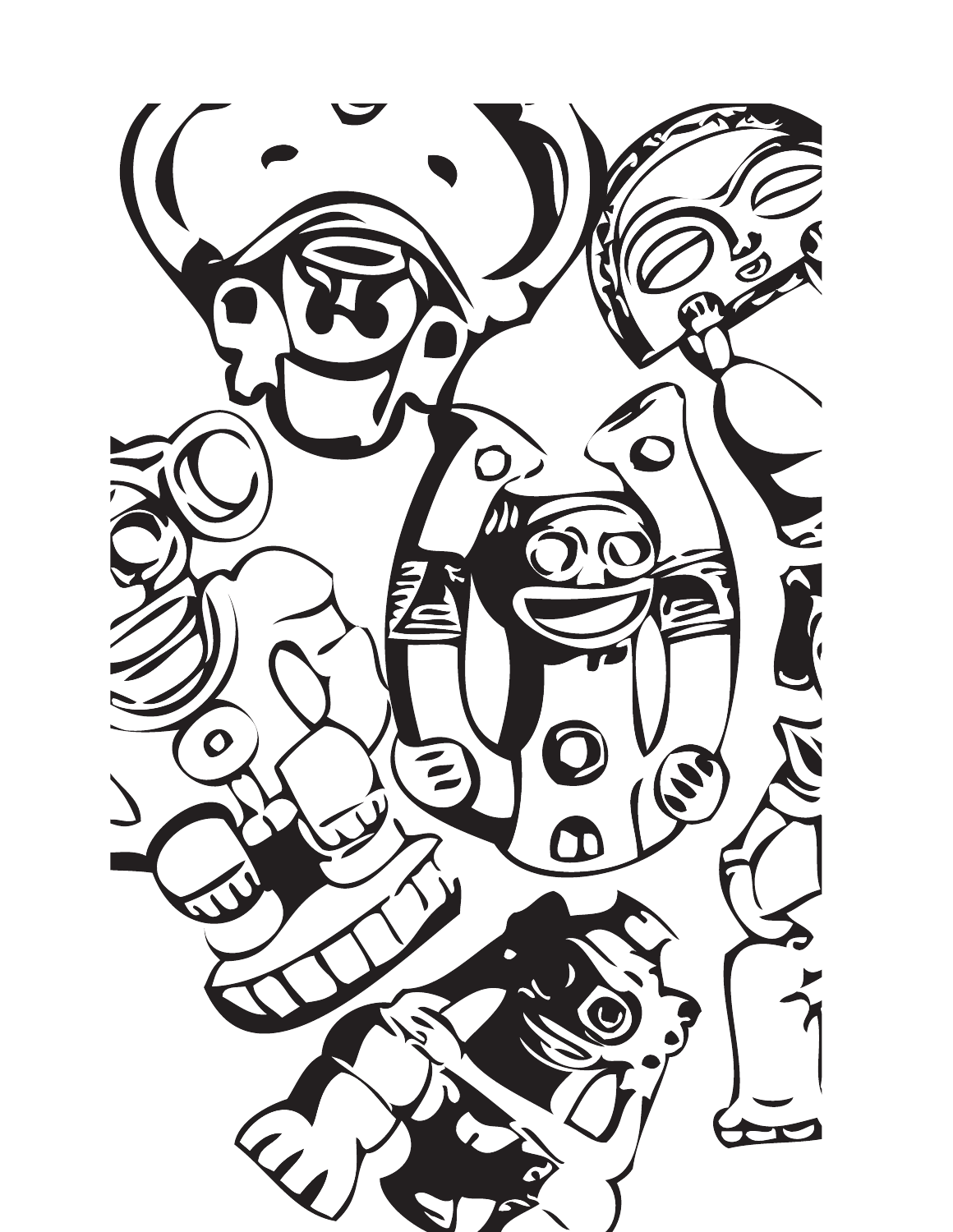CENTRO JOURNAL Volume xxIII Number I SPRING 2011

# TAÍNO WARRIORS?: **STRATEGIES FOR** RECOVERING INDIGENOUS VOICES IN COLONIAL AND CONTEMPORARY HISPANIC CARIBBEAN **DISCOURSES**

YOLANDA MARTÍNEZ-SAN MIGUEL

## ABSTRACT

This essay explores how to study and recover Caribbean indigenous voices by discussing two cases as a possible example of "strategic essentialism": contemporary neo-Taíno movements and the study of indigeneity in colonial texts of the Hispanic Caribbean. After reviewing several approaches to study *indiano* textualities in the Hispanic Caribbean, the essay concludes by criticizing indigenous revivals in the Caribbean as an essentialist reappropriation of Latin American indigenismo that reduces the translocal and diasporic dimension of the Caribbean. [Key words: Colonial, Hispanic Caribbean, Taíno, Literature, Indigeneity, indiano, strategic essentialism]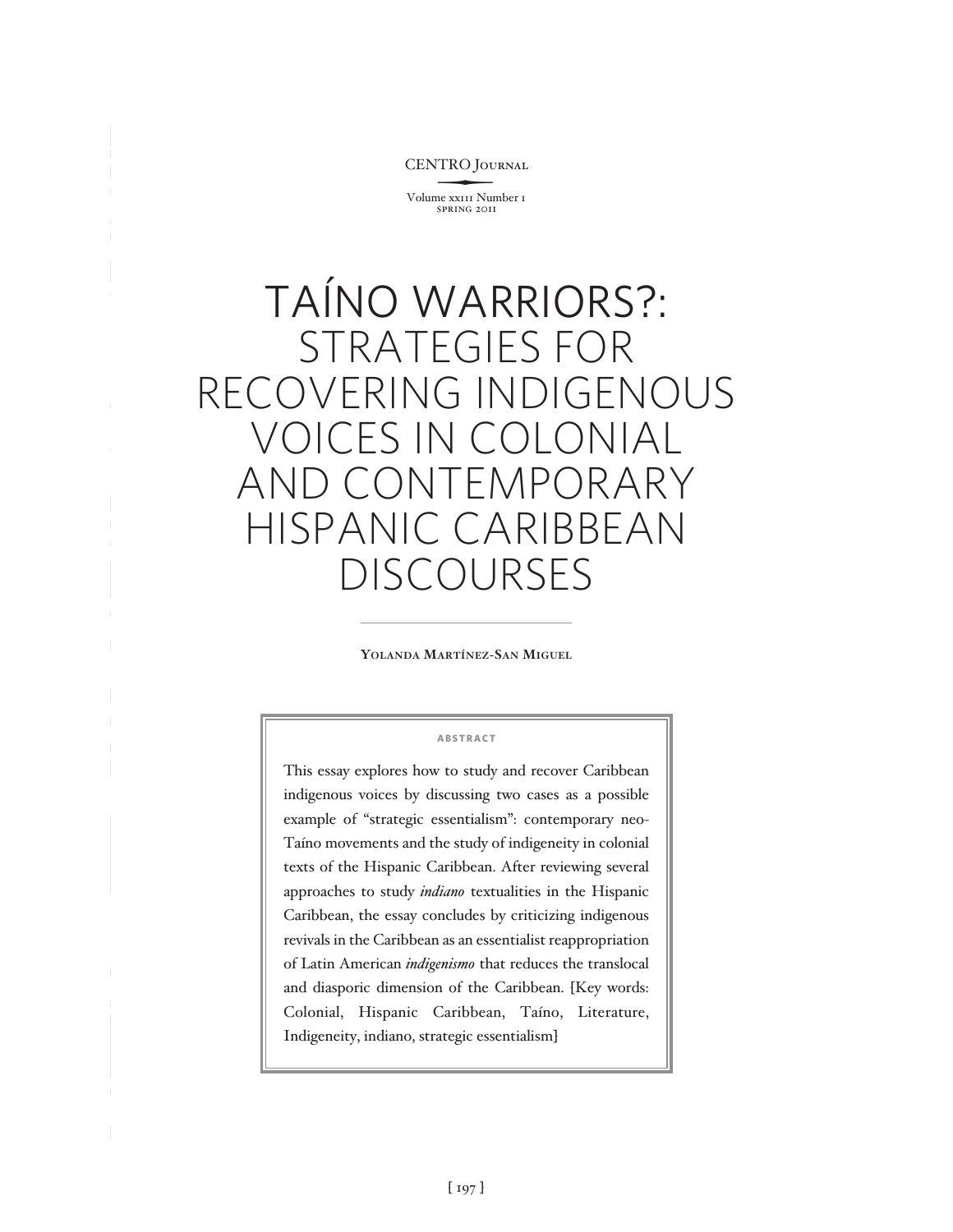# **INDIGENEITY AND CARIBBEAN STUDIES**

Indigeneity occupies a problematic place within Caribbean studies from a historical and cultural perspective. On the one hand, the analysis of Arawak and Taíno history has become the central agenda of a series of studies that attempt to recover the actual contribution of indigenous cultures in the configuration of contemporary Caribbean cultures. In the case of the Hispanic Caribbean, the Taino presence has been studied first through the scientific recovery of a diverse array of elements, such as the documentation of their lexicon (Alvarez Nazario 1999; Cruz de Jesús 2003; Arrom 2000), archaeological and anthropological recovery of their cultural and social productions (Fewkes 1907; Chanlatte Baik 1976; Arrom 1989; Fernández Méndez 1972), as well as the reconstitution of their history (Sued Badillo 1978; Robiou Lamarche 2003) and their mythology (Fernández Méndez 1972; López-Baralt 1976; Arrom 1989; Coll y Toste 1979 [1897]). More recently a group of biologists studied their genetic traces in the mitochondrial DNA (Martínez-Cruzado et al. 2001; Martínez-Cruzado 2002).

On the other hand, some indigenous studies have supported an essentialist Taíno revival that displaces the centrality of Spanish, African and Asian cultures in the constitution of creolized and translocal discourses on identity in the insular Caribbean. This paper interrogates this problematic place of indigeneity in the Hispanic Caribbean by focusing on two particular cases. The first one is the recent reappropriations of a Taíno legacy in several cultural manifestations or campaigns produced in Puerto Rico after 1995. The second case is the study of indigenous voices in colonial texts produced in the Hispanic Caribbean in the sixteenth and seventeenth centuries, when the Taíno population was alive and in the process of rapid decimation under the Hispanic colonial system. If one case reveals some of the perverse dimensions of indigeneity in the context of the contemporary Caribbean, the second case interrogates the need to find adequate ways to incorporate Taino history and culture as crucial elements in the study of the colonial period in the insular Caribbean. The main contention of this essay is that indigeneity can become a productive form of "strategic essentialism" (Spivak 1987: 205) that could transform and decolonize the field of Caribbean colonial studies by questioning the dangerous erasure of the Taino as a historical figure, but it can also devolve into an essentialist *indigenismo*, which has become an exhausted symbolic repository in Latin American studies as a field.<sup>1</sup>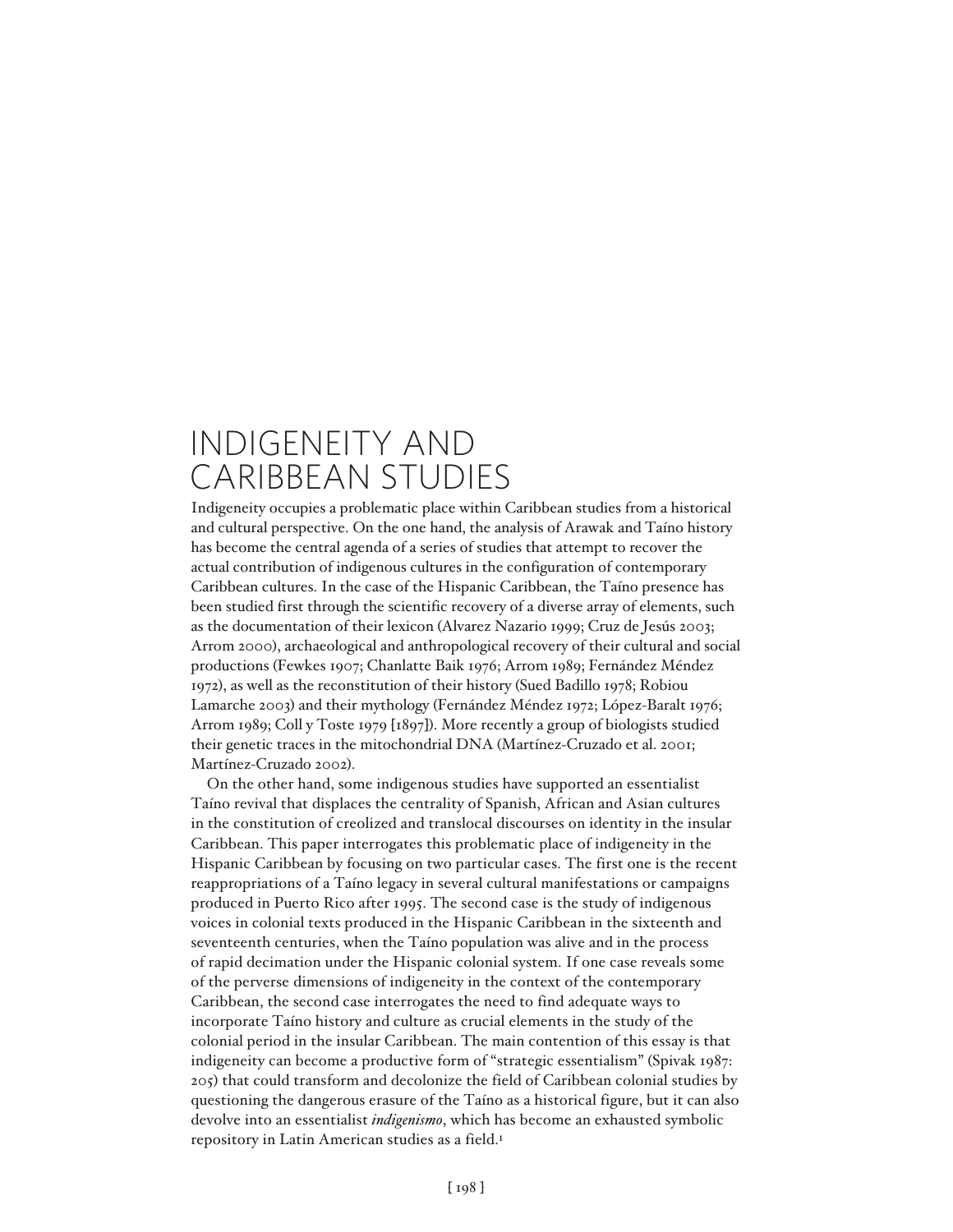# Case #1: Taíno Revival in the Contemporary Hispanic Caribbean

In 1996 the Army Reserve Officer's Training Corps (ROTC) launched a campaign at the University of Puerto Rico with the slogan: "Taíno Warriors... Step up to the challenge. Leadership and Excellence starts here!"



This campaign was announced through a poster that showed the image of an alleged "Taíno" Indian, and was based on the heroic rearticulation of the pre-Columbian colonial past of Borinquen, or the island of San Juan Bautista, that will later be known as Puerto Rico. Historically, the "taino warrior" was the participant in the guazábara, or the war cry of the Arawaks, a "hybrid fighting system that incorporates ancient Spanish sword play, native close quarter battle strategy as well as guerilla warfare tactics and the cultural philosophy of the Taíno Warriors to form a balanced blend that symbolizes the fighting spirit of the Puerto Rican people"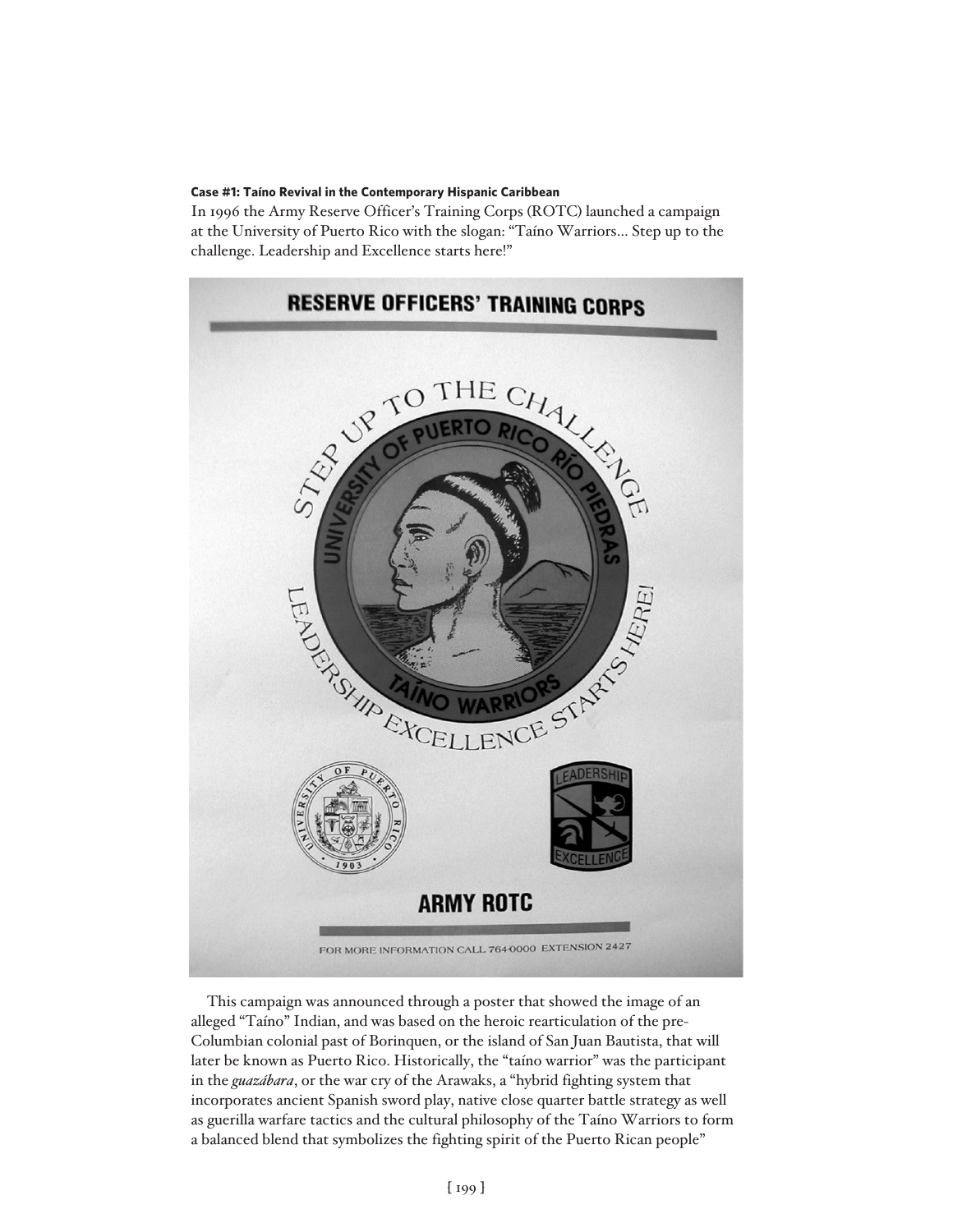(http://www.guazabara.com/membership.htm).<sup>2</sup> This public display of Boricua 3 indigenous pride presented in the ROTC poster was unusual for at least two reasons: (1) the Tainos have been traditionally portrayed as a docile ethnic identity that vanished from Puerto Rican colonial history as early as the sixteenth century; and (2) the indigenous identity is frequently invoked in Puerto Rico as part of an anticolonial, if not openly nationalist, discourse. The interesting gesture behind this campaign, nonetheless, was the paradoxical recovery of the Arawak fighting practice to signify imperial military bravery in the context of Puerto Rico's U.S. colonial domination. In this reappropriation of the Taíno as ROTC warrior, the U.S. army was recruiting a young generation of Puerto Rican soldiers to defend U.S. expansion as an expression of their nationalist and indigenous pride.<sup>4</sup>

More recently, however, there have been three other cultural and research initiatives in which Taínos have functioned as the vital core symbol in the rearticulation of a Puerto Rican contemporary identity. First, since the 1960s, but especially from the 1990s on, there are a few organizations of Latinos of Hispanic Caribbean origin, as well as island-based groups that have claimed an indigenous identity in what is known as the "Taíno Revival Movement" (see Haslip Viera 2001; Dávila 2001; Duany 2001; Klor de Alva 1989). The main contention asserted by these organizations is that Taíno identity is still alive in the Caribbean and that it can be recovered genetically and culturally. These cultural organizations have also been supplemented by the development of academic and research initiatives, such as the work of Lynne Guitar, Pedro Ferbel-Azcárate and Jorge Estévez in the Dominican Republic and José Barreiro in Cuba on the survival of Taino culture, and the foundation in Trinidad of the journal entitled *Kacique: Journal of Caribbean Amerindian History and Anthropology. According to* Maximilian Forte, Kacique was created by:

... a desire to correct the long standing impression that Caribbean Amerindians were either irrelevant to the making of the modern societies and cultural formations found in the Caribbean basin, merely mute witnesses to history, or that they have been altogether absent in post-colonial Caribbean history. In addition, KACIKE endeavors to counter the impression that there were few or no historical documents that inform us of Caribbean Amerindian societies, groups, individuals or lifeways, or that they were produced entirely by naive individuals guided solely by superficial and predetermined impressions or by agendas so sinister that absolutely nothing of importance is to be learned. Hence this journal features a historical dimension to the study of Caribbean Amerindian society and culture, extending before 1492 and after (http://www.kacike.org/aboutkacike.html).

The same utopian quest for a native subjectivity was encouraged by the scientific studies of the Puerto Rican gene pool conducted by biologist Juan Carlos Martínez-Cruzado several years ago. In December 2003, the historical "presence" of the tainos spurred another debate in Puerto Rico, when a genetic study revealed that 61.3 percent of the population has mitochondrial DNA through a single maternal line from American Indian foremothers (Martínez-Cruzado 2000, 2002; Martínez-Cruzado et. al. 2001), compared to 26.4 percent who are African and only 12.5 percent who are of Caucasian origin (Martínez-Cruzado 2002). It is interesting to note, though, that even though the study states that the samples used were not representative, and that the genetic studies offer very different results when the Y-chromosomes are analyzed (Martínez-Cruzado et al. 2001), most of the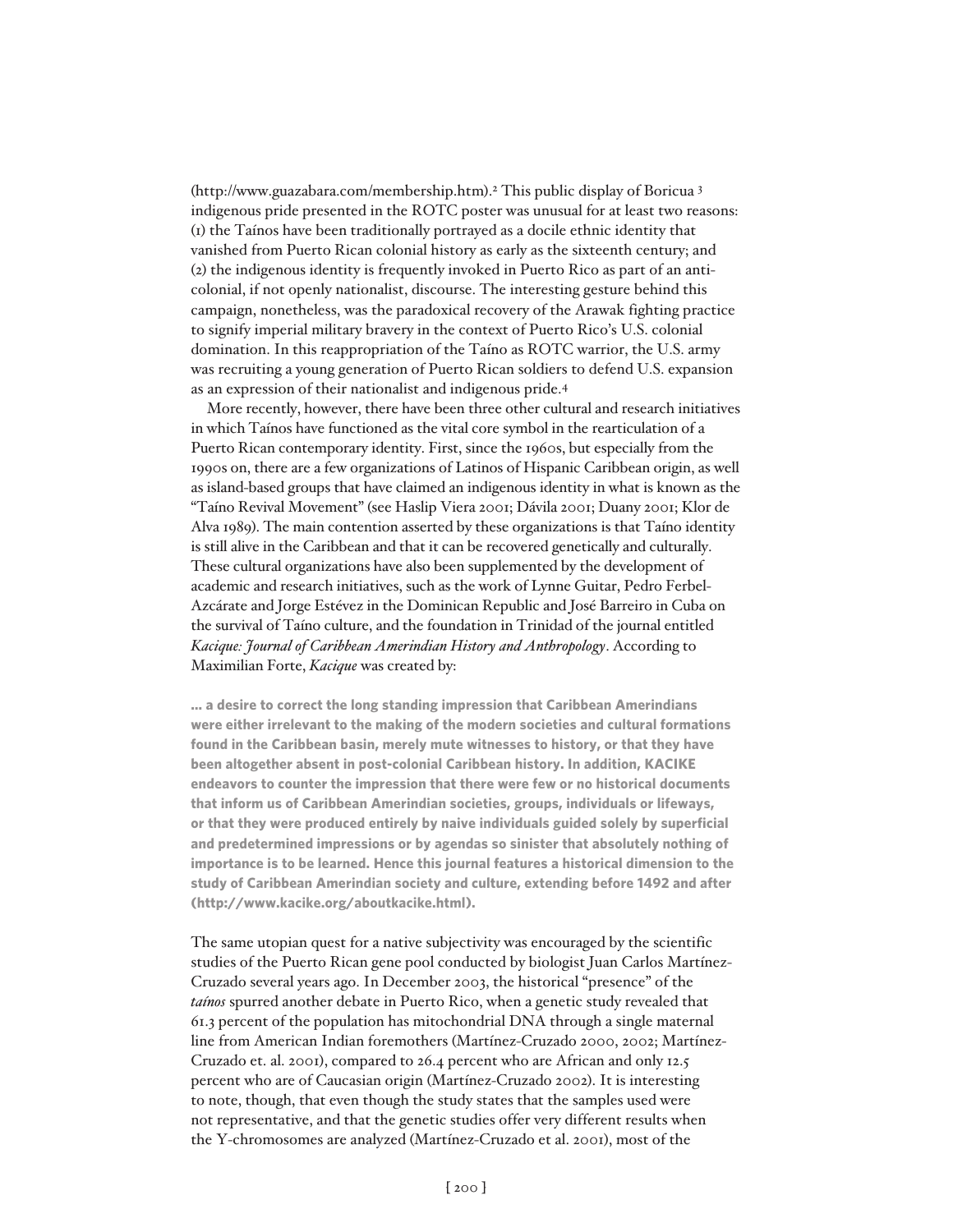interpretations of these studies tend to emphasize the results about Taíno DNA (Estévez 2008). These genetic studies reintroduce the question of the place of biology in the definition of notions of mestizaje, an approach that used to be very common in nineteenth-century discourses in Latin America. Another question that emerges as a result of these studies is how to relate biological studies with issues of cultural identity (Haslip-Viera 2006, 2008; Estévez 2008).

In a newspaper article published in Diálogo, Rima Brusi Gil de Lamadrid and Isar Godreau critique the use of mitochondrial DNA findings to sustain claims of racial/ ethnic and cultural identities, and question the ideological racist underpinings of the popular reception and celebration of this research by the press and the broader public. According to the authors of this article, the studies conducted by Martínez Cruzado do not define the presence of Taíno Indians in contemporary Puerto Rican culture, but they encourage us to "revisar, darle profundidad y textura a los escenarios históricos que mejor describen lo que estaba pasando en la isla *durante la conquista* y la colonización española" [revise, and give some depth and visibility, to the historical scenarios that describe better what was happening on the island *during Spanish conquest and colonization* [(2007: 11).<sup>5</sup> For example, these studies could be used to compare the degree in which mestizaje between indigenous women and European or African men was prevalent, while inter-racial relationships between indigenous males and other ethnic groups were less common. At the same time, Martínez-Cruzado's findings allow us to propose some hypothesis about the geographical origin and the migratory patterns of Taíno Indians in the Caribbean. However, the predominant interpretation of these genetic studies privilege an utopian desire to recover an indigenous identity, one that most of the time is constructed as the foundation for a Puerto Rican "fictive ethnicity" at the expense of the genetic and cultural contributions of African origin.<sup>6</sup>



Promo of the film taken from (www.tainoslapelicula.com)]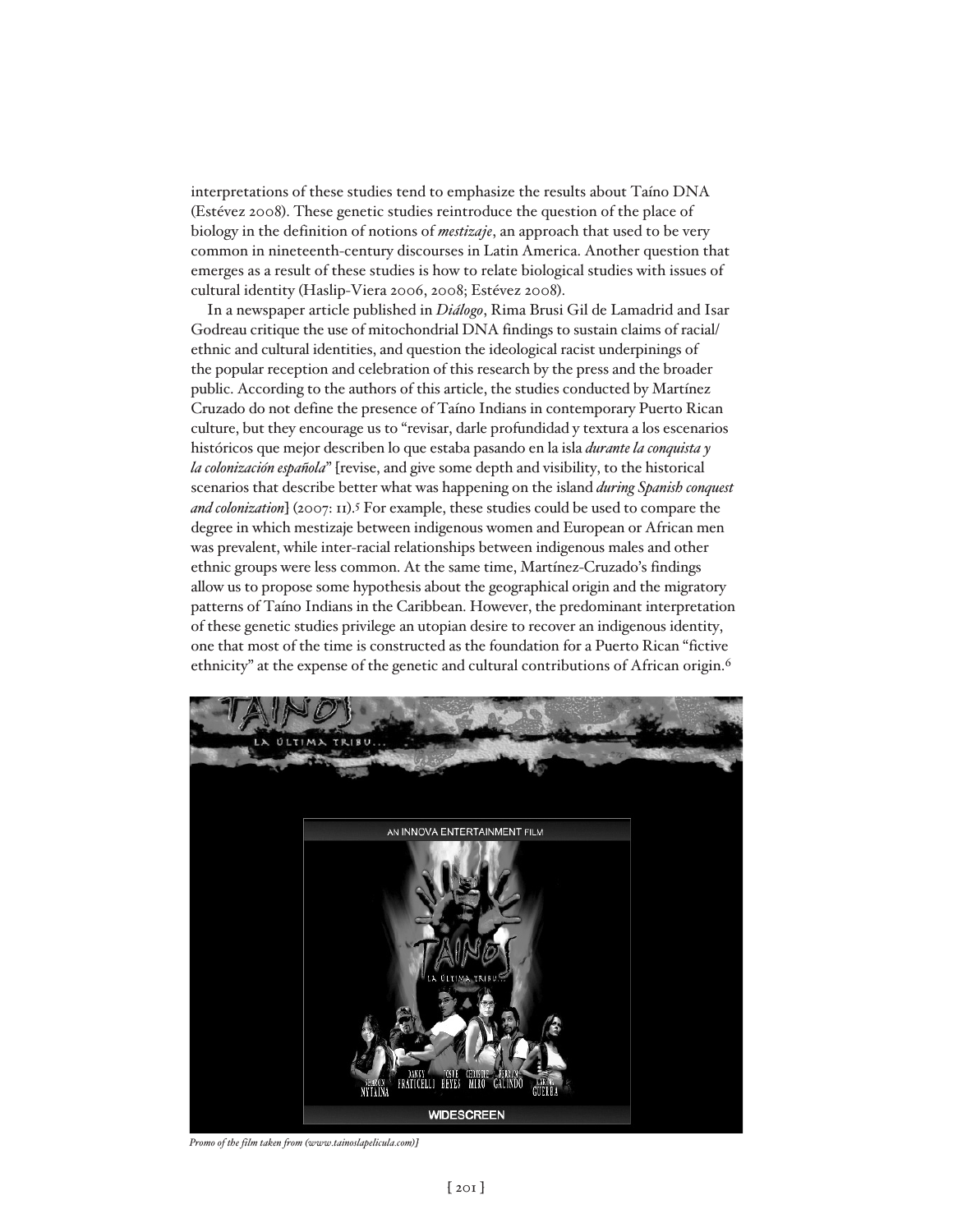Finally, in 2005, Benjamín López directed Taínos: La última tribu, a film about a "young archeology student, Sara Cordero, [who] organizes an expedition to la Mora Caves in Comerío, Puerto Rico. Sara and her four friends are guided by Yabey, who happens to know the area very well. Unexpected incidents occur, and they discover a hidden Taíno Indians tribe alive, who were believed to be extinct 500 years ago" (movie cover).

The production of this film as late as 2005 is symptomatic, because in it we are offered a glimpse of what has been a fantasy of many Puerto Ricans: to find an indigenous identity that represents an autochthonous and pure origin. The Arawak Indo-American could become the first native subject of a geopolitical area historically conceived as a result of translocated populations brought together by several successive experiences of colonization. Benjamín López, with the assistance of artisan and historian Martín Veguilla (who also identifies as a Taíno cacique), re-enacts in his film the same utopian gesture developed by Luis López Nieves in his fictional epic narrative of resistance against United States colonialism, SEVA (1983).7 However, in this case, López and Veguilla reconstruct a Taíno identity that precedes Boricua resistance against U.S. colonialism, and that is more organic than the Creole heroism invoked by López Nieves rearticulation of a Puerto Rican nationalism in 1898.8

The currency and fascination so prevalent in these Taino identity claims are significant because they seem to contradict how the Caribbean colonies have been traditionally conceived or defined. One of the ways in which the colonial experience in the Caribbean differs markedly from the colonization process in most of the areas of the continental Americas is the sudden drop and decimation of the indigenous populations since the beginning of the colonization process (Picó 1984:  $57$ ; Robiou Lamarche 2003: 243-5). The three recent cultural and research projects I have just mentioned illustrate the consistent presence of Taínos as a foundational element in the constitution of a Boricua and Hispanic Caribbean ethnic and national identity. In this regard, these initiatives seem to coincide with the definition of the Puerto Rican identity advanced by the Institute of Puerto Rican Culture, which conceives Boricuaness as the harmonious mixture of three originary races: the Indians, the Spaniards and the Africans (see Godreau 2000; Duany 2001; Flores 2008; Godreau, Cruz, Ortiz and Cuadrado 2008).

The question that seems to be left unanswered in these more recent definitions of Boricuaness is how to address the study of indigenous discursivities in the sixteenth and seventeenth centuries. One of the problems we have faced in contemporary and colonial Caribbean studies is that indigenous voices are often ignored or displaced to favor a creolization process that equates miscegenation with *blanqueamiento* (Godreau, Cruz, Ortiz and Cuadrado 2008: 115–6). As a result, indigenous perspectives and voices become marginalized as a symbolic and elusive element both in colonial and contemporary Caribbean identities. Peter Hulme also notes that "empirical archaeological, anthropological linguistic work," or the "scientific strands" in the study of Caribbean indigenous identities should not be conflated with the crucial and necessary analysis of the discursive reapropriations of "taino," "caribe" and "arahuaco" as linguistic nomenclature that was transformed into ethnic notions reflecting the ideological construction of a colonial/imperial other (1992: 45-87). Therefore, the question I consider in the second case I present in the next section is how to study the indigenous voices as *traces* in the discursive manifestations from the colonial period in the Caribbean, or how can we propose a research agenda that will recover Taino discourses and cultural contributions in the field of Colonial Caribbean Studies.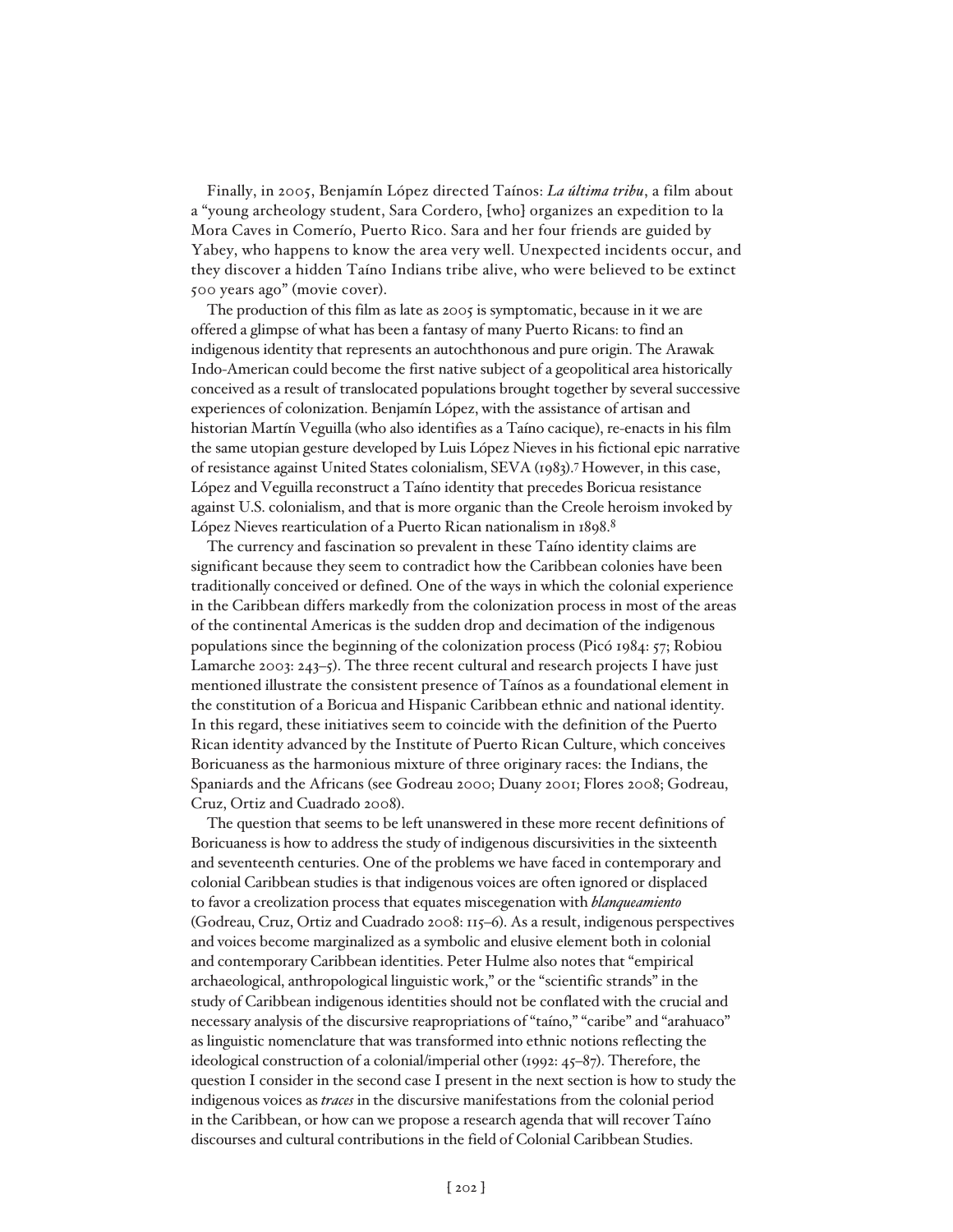#### Case #2: Lecturas Indianas in Caribbean Colonial Textualities

I base this section of my essay on my experience of designing and teaching a graduate course on "Indigenous Textualities." In this class I proposed a set of "lecturas indianas," by using the definition of "Indias" and "indiano" from Covarrubias' Tesoro de la lengua castellana (1611):

"INDIA. Región oriental, término de la Asia, contiene casi gran tierra y población. Tomó nombre del río dicho Indo, que atraviessa por ella. Oy día se tiene más noticia de las Indias que en los tiempos antiguos. Ay Indias Orientales y Occidentales; de la mayor parte de ambas y de lo descubierto dellas es señor la magestad del rey Filipo Tercero, que Dios guarde, señor nuestro. Ay libros escritos del descubrimiento dellas y corónicas; y assí no tengo que detenerme en esto. Indio, el natural de la India; indiano el que se ha ido a las Indias, que de ordinario éstos buelven ricos" (1979 [1611]: 734-emphasis by author)

[INDIA. Oriental region, term from Asia, which contains almost great land and population. The name derives from the river known as Indus, which runs through it. Today we know more about the Indies than [we did] in old times. There are Oriental and Occidental Indies; and the greater part of these have been discovered under his majesty, King Phillip the Third, our master whom God protects. There are books and chronicles written about their discovery, so I do not need to describe this here. Indian, the native of India; indiano, the one who has gone to the Indies, who usually returns rich.] (emphasis by author)

In this context, we should note "indiano" has two possible meanings: (1) an European living in the West Indies, or the Américas (what is currently known as "criollo") and (2) the name given in Spain to those who returned rich from the Américas (or the "nouveau rich" that unsettled the caste system of the Spanish Empire). Using this double meaning of one word, I propose a working definition of "indiano textualities" as those produced during the colonial period and precisely at the intersection of European and American rhetorical and discursive genres. The "indiano" corpus is defined as a set of texts produced in an intermediate and specifically colonial space, neither fully American nor fully European, but not Creole or mestizo either. The purpose of this exercise was to arrive at a definition similar to Homi Bhabha and Robert Young's hybridity, or Mary Louise Pratt's "contact zones," or even Fernando Ortiz and Angel Rama's central trope of "transculturation," but by using the linguistic notions of the period as a point of departure to arrive to contemporary debates on subaltern studies, minority discourse and colonial and postcolonial theory.

There are five texts that have been central in my articulation of the concept of indiano textualities: (1) Rolena Adorno's "Cultures in Contact: Mesoamérica, the Andes, and the European Written Tradition"; (2) Galen Brokaw's essay, entitled "The Poetics of Khipu Historiography"; (3) "Colonial Studies as Cultural Studies: Theoretical and Pedagogical Issues in Classroom Practice" by Gustavo Verdesio; (4) José Antonio Mazzotti's book entitled Coros mestizos del Inca Garcilaso; and (5) Walter Mignolo's definition of colonial semiosis in The Darker Side of the Renaissance. These texts share a couple of important traits: first they offer reflections on the study of indigenous cultures in the Américas that provide a global vision suitable for the specialists and the non-specialists; and second, they point out how our limited knowledge and understanding of Indo-American media of communication is due to our still Eurocentric and alphabetic-centered training as literary and cultural critics.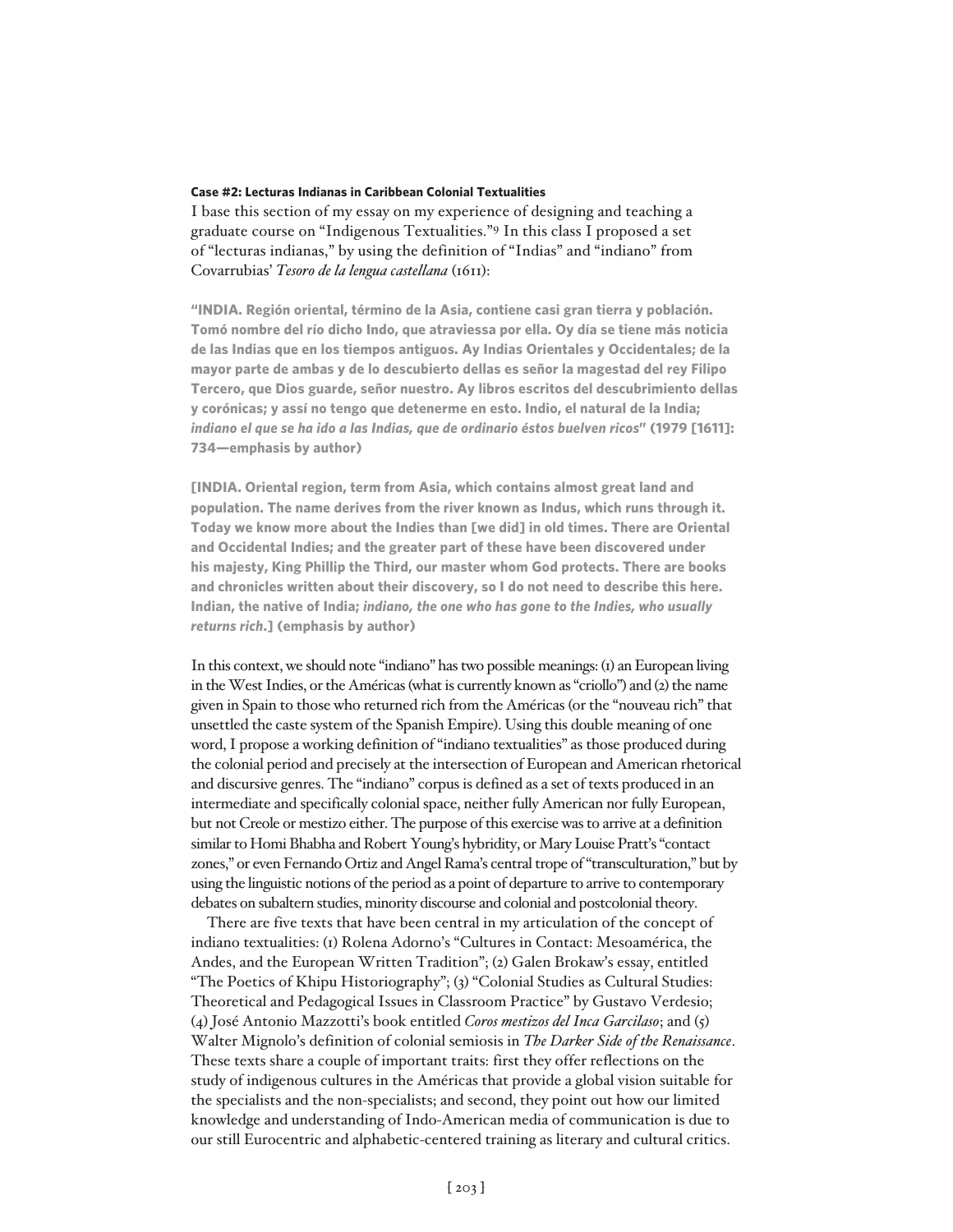The main question that I want to address here is how to approach the study of indigeneity in the colonial Caribbean, where there are no texts produced by indigenous scribes, as in the case of the Popol Vub, the Chilam Balam de Chumayel, or the *Huarochirí Manuscript*, or even narratives produced by native Indians or mestizos, such as Titu Cussi's *Instrucción* or the Royal Commentaries by the Inca Garcilaso de la Vega. How can we study indigenous perspectives and voices in regions of the Americas where the significant reduction of indigenous populations and the paucity of their legacies make almost impossible the study of colonial indigenous textualities? I propose that we resolve this question by using three complementary approaches: (1) a lexicographic and historical approach that questions the invention of "Tainidad" in the colonial period; (2) a close-reading strategy that sensitizes readers to an *indiano* semiosis while conducting some form of discursive analysis comparable to studies we propose of modern literary texts; and (3) a comparative approach that would allow us to benefit from other cases in which indigenous experience and textualities are well documented to develop and expand our study of Caribbean indigeneity. I will explain each of these three strategies in the rest of this section.

HOW CAN WE STUDY **INDIGENOUS PERSPECTIVES** AND VOICES IN REGIONS OF THE AMERICAS WHERE THE SIGNIFICANT REDUCTION OF INDIGENOUS POPULATIONS AND THE PAUCITY OF THEIR I FGACIES MAKE ALMOST IMPOSSIBLE THE STUDY OF COLONIAL INDIGENOUS TEXTUALITIES?

In the case of the Arawaks, Tainos and Caribs, there is a problem of nomenclature that needs to be critically addressed. As Peter Hulme notes, these terms do not comprise the self-ascriptions used by the natives to identify their communities (1992: 59–61): "Instead of two names, Carib and Arawak, mark and internal division within European perception of the native Caribbean, a division variously articulated in all European accounts, from Columbus's first jottings in his log-book to the historical and anthropological works written today" (Hulme 1992: 46). Christopher Columbus, for example, establishes from the beginning that all the natives of the island share the same language (Colón 1999: 70). "Arahuacos" is the name used for the "gentle agriculturalists" Indians, whereas "Caribes" refers to the "fierce, man-eating, nomadic" tribes, believed by many to have lived in the Lesser Antilles. We also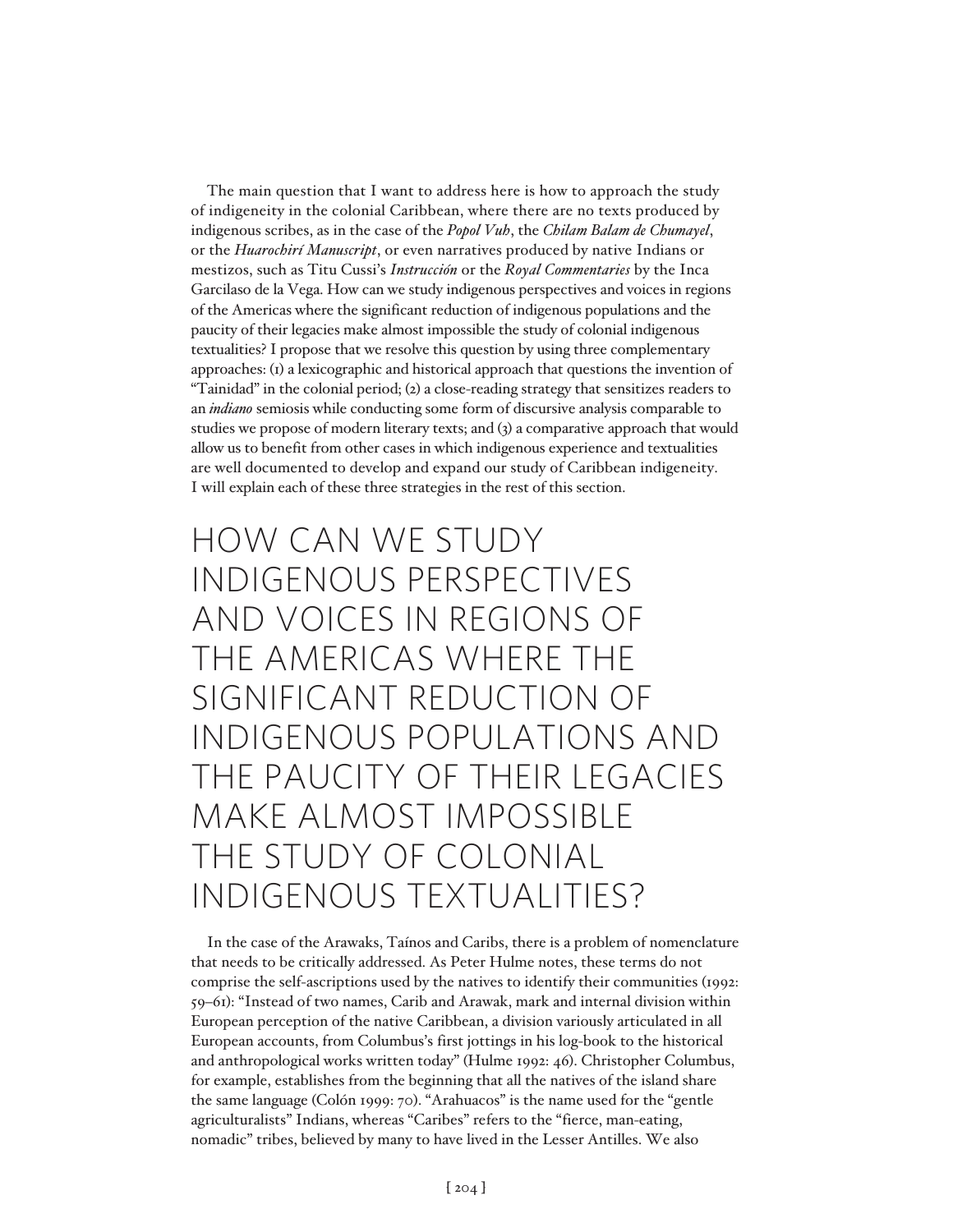know that "Indian" was a misnomer based on Columbus's belief that he was in the island of Cipango (Japan). Therefore, in Colonial Caribbean studies, referring to the "indios tainos" is in many ways assuming the colonizing perspective that neutralized and erased the cultural specificity of the inhabitants of this region.

Due to the fact that the native populations of the Caribbean were decimated so early during the conquest and colonization of the area, it is quite difficult to trace the ethnic origin and the cultural diversity of the groups inhabiting the islands at the end of the fifteenth century. We know that some of the populations present in the islands were originally pre-ceramic cultures, known as the Archaic tribes. The ceramic cultures arrived around 4,000 years ago, and are currently known as the Huecoid and Saladoid (Igneris) cultures. Beginning in the year 600 after Divinity, the Ostionoid arrived to the island (Martínez Cruzado 2002). This last group is divided into two stages, the pre-Taíno and Taíno, and these were the natives that Columbus found in the Caribbean. However, it has become a general practice to refer to the native inhabitants of the Caribbean by using three familiar and colonized misnomers: "tainos, arahuacos and caribes."<sup>10</sup> It seems, then, that the experts of the colonial Caribbean—as well as the Taino revivalists—are doomed to depend on colonized categories and notions to refer to the indigenous inhabitants, so the field itself cannot be totally decolonized.<sup>11</sup>

Our second goal is to learn how to read Caribbean colonial texts to identify an indiano semiosis. To train readers to be sensitive to the resonances of Taino alterity in chronicles and "relaciones" (following Mazzotti 1996; Brokaw 2010; Mignolo 1995), I usually discuss the *Popol Vub* and the *Chilam Balam* before reading Christopher Columbus, Pané, Las Casas and Alvar Núñez. The idea behind this alteration in the chronological structure of the course is to put students in contact with some of the best-known transcriptions of native oral narratives. so they could then trace the presence of some rhetorical structures or even references to local beliefs or tales in canonical texts that are not usually conceived as a zone of discursive tension between different modes of knowing and preserving historical memory. By questioning chronology, on the other hand, I was also insisting on the artificiality of our definition of indigenous discursivity since, as Gustavo Verdesio has already noted, in many anthologies of Latin American literature the indigenous texts are located in a remote past that supposedly precedes colonization—even though we know that most of these texts were produced during and as a result of the colonial/imperial experience (Verdesio 2004).<sup>12</sup> At the same time, this rearticulation of indigenous discursivity, so central in our conceptualization of colonial discourses, resignifies Columbus' "foundational aphasia" from a less Euro-centric perspective.<sup>13</sup> In this indiano context, Columbus is at a loss of words not only because the American reality surpasses his imperial linguistic referents, but also because the contact with indigenous orality compromises his language competency.

The Latin American colonial canon includes a broad and diverse corpus of texts produced with indigenous informants or scribes, narrations that were transcriptions of non-alphabetic means of preserving discursive memory, and official reports on the Amerindians produced by Spanish chroniclers from New Spain, the Caribbean and the Andean region. One of the main problems faced by literary critics is that, given that these texts were all produced through different degrees of translation—in some cases, literal translation, since we know that they were directly transcribed from glyphs or codices, or because we are using an edition translated from a native language-we cannot apply modern notions of narrative, literature or even close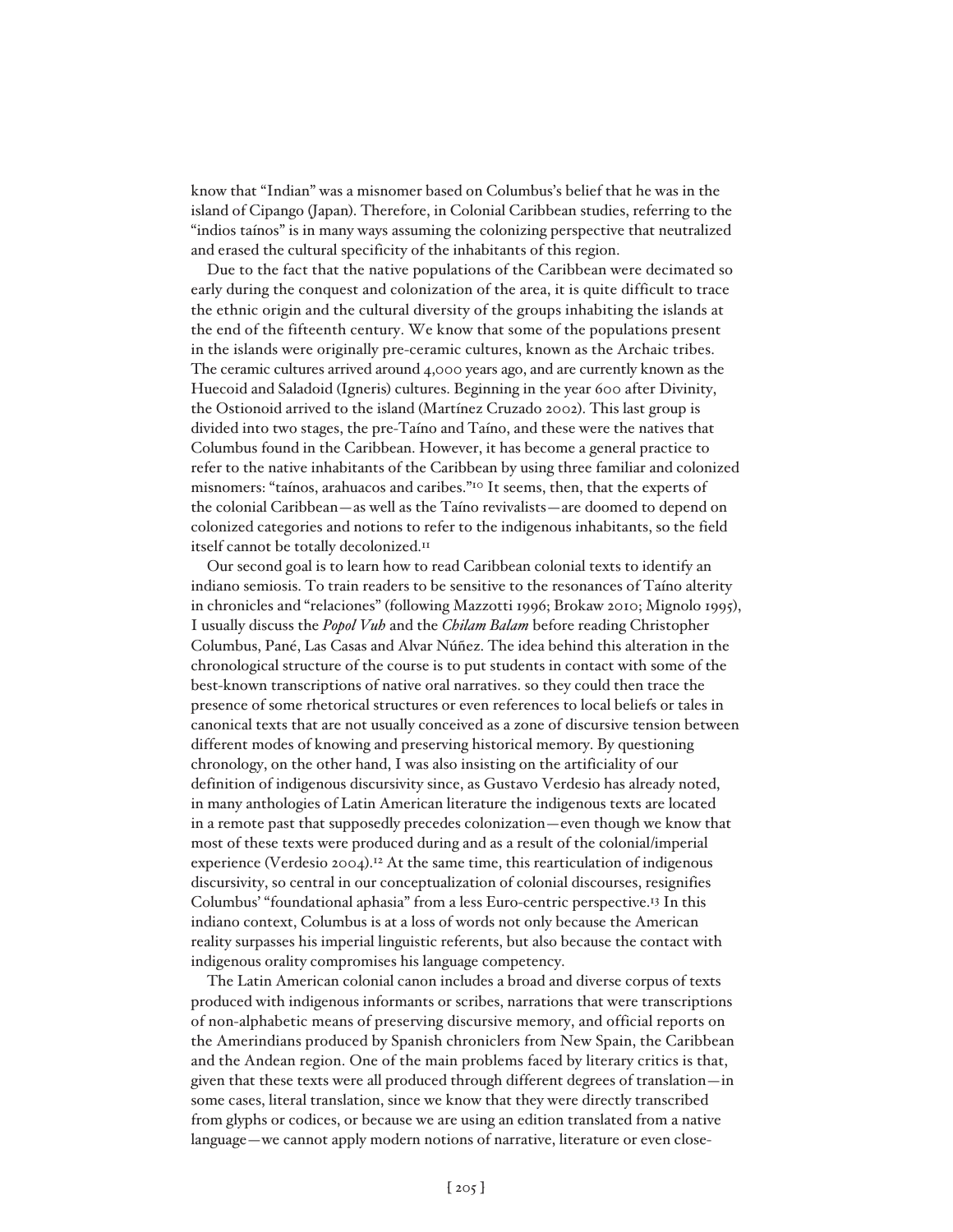reading or linguistic deconstruction to conduct textual analysis. We cannot, on the other hand, limit the study of colonial indigenous textualities to a comparison of themes or topics, as that would imply a hierarchy in which Western texts are thought to have a figurative and polysemous dimension supposedly lacking in the indigenous texts. Therefore, I propose that we read this primary indiano corpus along with classic studies on orality by Walter Ong, Martín Lienhard and Paul Zumthor, and I rearticulate the notion of "narrative syntax"—or a contemporary and less mechanic reapropriation of Propp's conception of narrative morphology to address the discursive and narrative structure of this indiano corpus.<sup>14</sup>

Reading two Taino-related texts using this analytical framework produced new interpretations in which the Caribbean discourse is both reconnected with the Indo-American experience in general, and also distinguished from the cultural and regional specific experiences of Euro-American coexistence in the Mesoamerican and Andean regions. This approach supplements the ethnographic comparative framework that has been so useful to reconstruct the historic significance of the Arawak cultures in the Caribbean and Amazonian region (López-Baralt 1976), or even the comparative studies that have linked the mythological narratives summarized in these texts with the archeological findings in the region (Arrom 1989). This corpus of "indiano" narrations can be studied by addressing the relationship between discursive structures, alternative ways of knowing and the imperfect processes of translation or assimilation of those contents into "relaciones" and "chronicles."

This sort of approach illuminates our analysis of Pané's Relación acerca de *las antigüedades de los indios* (1498), the first proto-ethnographic account of any indigenous culture in the Americas, and a text requested by Columbus in order to try to understand indigenous cultures and beliefs. Reading Pané against the grain, it is therefore interesting to note that this brief text, frequently described as fragmentary and "disorganized," shares many structural and narrative elements with the Popol Vub, a more canonical text within the Latin American colonialization produced around 50 years later. These common structures transcend particular themes and contents and point to a similar way of organizing a knowledge in which the concept of the origin is linked to the understanding of life after death. For example, Pané begins his narration with a summary of the Taino system of beliefs and interrupts this narrative in Chapter 13 to talk about the blurred limit between the worlds of the living and the dead. This interruption functions as a transition used to change the topic and focalization of his text from a recollection of myths of origin to an ethnographic description of the Taino society as witnessed by the compilator of the text. The *Popol Vub* has a similar structure—it begins with a description of the origin of the world and the three attempts of the gods to create humankind, and the narration is interrupted to represent and explain the death of Seven Macaw; immediately, the text transitions into a narration of the lives of Hunapu and Ixbalanqué, a story that defines the relationship between the human and divine realms. In both cases death serves as the limit and transitional topic from archetypical myths to every day beliefs and practices.

The other aspect that becomes more evident in the "indiano" reading of Pané's text is the author's tension and struggle to understand, transcribe and translate ways of knowing that are significantly different from his own, not only in terms of content—systems of beliefs, language, social structures—but also in terms of the ways in which oral and alphabetic knowledge constantly collide. According to López Maguiña: "In Pané's narration, orality is seen as subverting the organized knowledge produced by writing"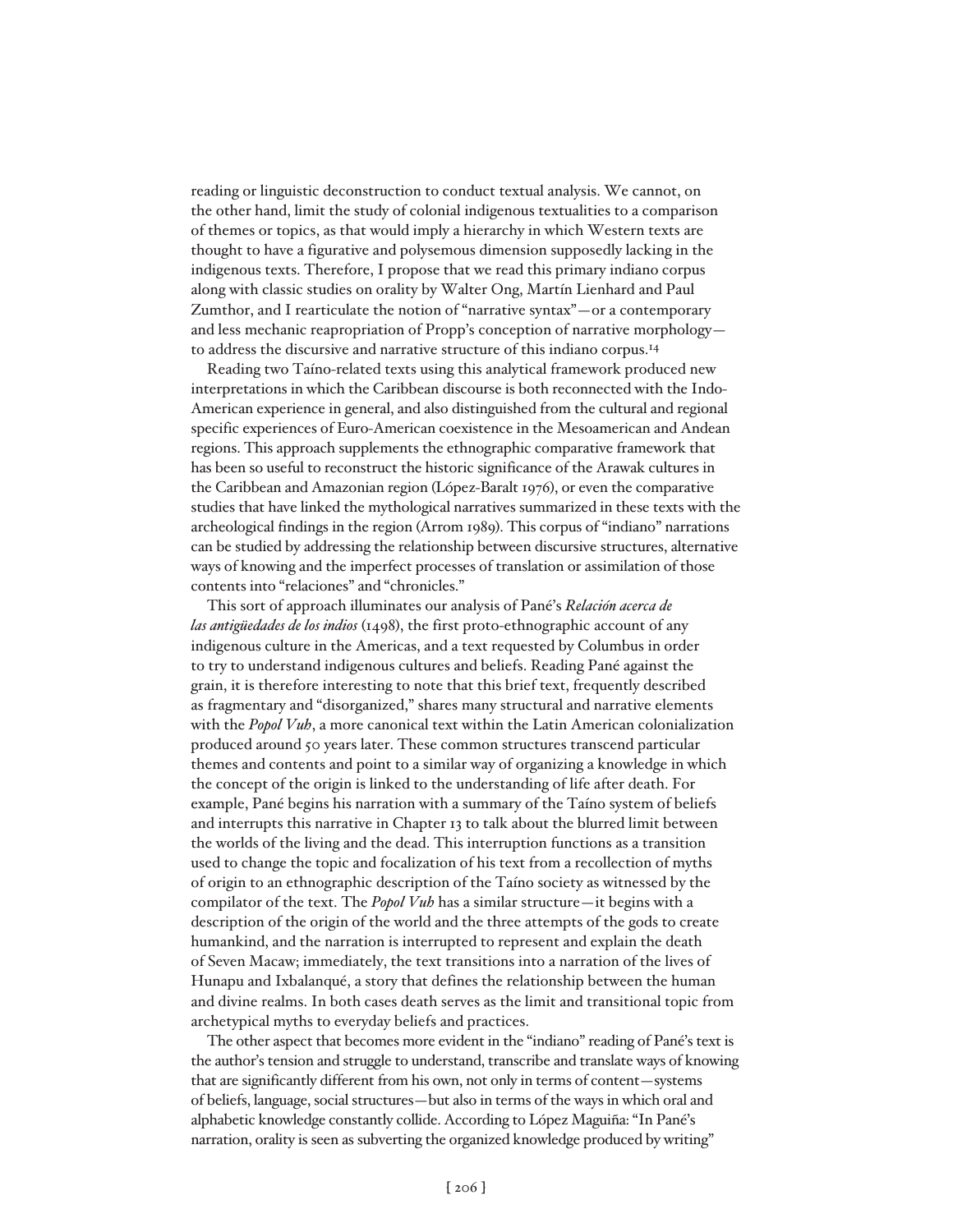(1992: 298). Being sensitive to orality as another way of knowledge illuminates a passage of the text that otherwise seems illegible: "Puesto que escribí de prisa, y no tenía papel bastante, no pude poner en su lugar lo que por error trasladé a otro; pero con todo y eso, no he errado, porque ellos lo creen tal como lo he escrito" (Pané 1980: 28) ["Since I wrote in haste and did not have paper enough I could not put down in its place that which by mistake I transferred to another place, but notwithstanding that I have in reality made no mistake since they believe it all as has been written." (Pané 2008: 87). Here the friar insists on the veracity of his account, yet writing and linguistic difference become consistent barriers that interrupt his proto-ethnographic project of transcription. Pané is aware of another form of thinking that he is not translating well into his written account. As Galen Brokaw notes in regard to other texts from the Andean tradition, we could say that Pané is signaling here that "the text [he is transcribing] does not conform to the expectations of a Western subject" (2002: 281). The materiality of writing is represented here as a limited medium to contain the diversity of knowledges, conceptions of temporality and space, and in this case, the fluid frontier between religion, myth and history from which Pané derives his transcription of the native accounts of the Arawaks. In this context, in the second part of the *Relación*..., Pané proposes his own experience as a witness, and the evangelical script as modes to transcend two of the most obvious barriers of his ethnographic and testimonial project: his imperfect knowledge of the indigenous languages, and the incommensurability of the alphabetic and oral knowledges that interact within his text.

The second text discussed in class is the "Elegía Sexta de los Varones Ilustres de las Indias"  $(x589)$  by Juan de Castellanos,<sup>15</sup> one of the few existing epic poems that depicts the conquest and colonization of the Caribbean indigenous populations. To complicate the analysis of this epic text, we should take into account Zumthor's reassessment of the genre: "It has been noted that it finds its most fertile grounds in border regions where there exists a prolonged hostility between two races, two cultures—neither of which obviously dominates the other"  $(1990: 35)$ . Paul Firbas (2000) and Luis Fernando Restrepo (2000, 2003) have explored this representation of the limits of the empire in the epic of the Américas. If the epic enacts a symbolical reappropriation of the cultural borders of the empire, then the interpretation of this text can be enriched by focusing on three aspects: (1) the intimate relationship between Castellanos' text and Ercilla's *La araucana* (1569–1589)—for we know that the *Elegías* were originally conceived in prose and later versified to imitate the famous epic poem about the conquest of the Mapuches in Chile; (2) the intersection between epic orality—given the fact that literature as such was still conceived as oral, since texts were read out loud to an audience not necessarily capable to read and write—and indigenous orality by comparing the ways in which Castellanos represents Juan Ponce and Agueybana's "arengas" [rousing speeches] to their men, and by analyzing the incorporation of indigenous languages and oral histories and myths in the text; and (3) the interrogation of the Spanish value system in comparison to the moral superiority of the Indians, since in key scenes the Spaniards violate basic aspects of their honor code, such as when in Canto VI another Spaniard intervenes in a singular struggle between Pedro López and Yabureibo and kills the Indian in order to be able to defeat the Caribs and conquer the insular Caribbean. In both La araucana and the Elegía, Valdivia and Juan Ponce de León, the Spanish leaders of the expedition are defeated by their own moral flaws, such as greed and envy, and even delirium, since after all we should not forget that at the end of the *Elegía Sexta*, Ponce de León abandons his leadership and later loses his own life following the mythical fountain of the eternal youth.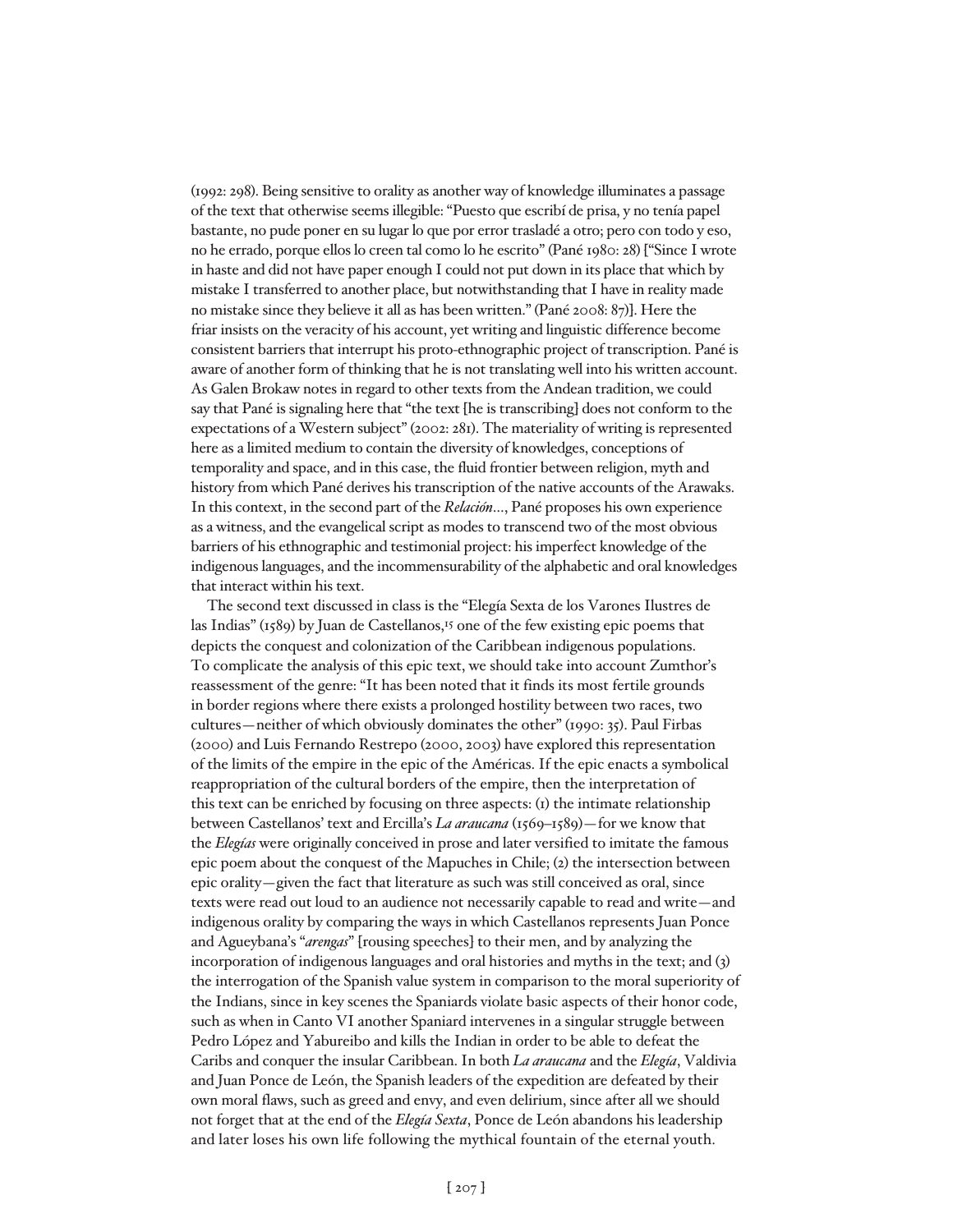The "noise" that these narratives contain is not neutralized by the subsequent colonization of the insular Caribbean, as Castellanos' epic signals the crisis of a moral system that is not producing a coherent imperial project that could expand through the effective subordination and incorporation of the colonized subjects and territories. So even in the case of the epic, considered one of the most hermetic and supposedly hegemonic genres within the imperial literary canon, the "indiano" perspective allows us to trace the constant intersection and juxtaposition of modes of representation and communication, value systems and ways of knowledge that collide and transform the narrative syntax of these texts. This is precisely how Rolena Adorno has characterized the cultures in contact: "Diverse systems of thought and expression come together in these cultural productions, yet the resultant reformulations of native experience tend not so much to resolve tension or conflict between the donor cultures as to create new cultural syntheses whose hallmark is the uneasy coexistence of their diverse and sometimes contradictory components" (1996: 35).

Finally, incorporating a comparative approach to the study of Caribbean native populations in this context illuminates other ways of thinking about this problem. In a through-provoking study entitled "Becoming Indian in the Central Andes of Seventeenth-Century Peru," Irene Silverblatt studies the invention of the notions of the "Andean" or the "Incas" after the Spanish invasion, as a way to foster the creation of a Pan-Andean indigenous identity that was effectively used to resist Spanish colonization. This pan-Andean consciousness created through the Taki Onquoy, a movement of nativist redemption (1565), encouraged indigenous communities to transcend the borders of "ayllus" and ethnicities: "Indianism verbalized Andean's experience as colonized subjects as a continuous assault on life's fabric-high mortality, loss of lands, insufficient food or clothing, harried and insecure existence" (Silverblatt 1995: 285). Tom Cummins (1994), on the other hand, documents Andean transformations of their modes of representation based on geometric abstraction to use more literal and Europeanized systems of communication and Hispanicized modes of visual representation in order to preserve their historical memory in a colonial context in which natives were losing their access to their own cultural symbols. In both studies, these invented pan-ethnic notions and media of visual representation are seen as effective in the reconstitution of a distinct native identity that could resist Spanish assimilation during the eighteenth and nineteenth centuries. This example allows us revisit the "taino/arahuaco/caribe" debate and transcend the initial rejection of the ethnic labels imposed by the Spanish conquerors to reconceptualize our notion of this other dimension of "lo indiano." As Silverblatt suggests: "Indian,' like 'identity,' must be understood in its sociability, emerging in the social relations that engage human beings in time" (1995: 293).

This is precisely what Cruz de Jesús proposes in his recently published linguistic study Los indigenismos en el español de Puerto Rico (2003). This book traces the usage and definition of 129 words of indigenous origin from their adoption in Spanish chronicles to their redefinition in contemporary Spanish. According to this study, out of the three ethnic categories—"arahuaco", "taino," and "caribe"—only the last one is an indigenous word, used to refer to a pre-Hispanic community inhabiting the Lesser Antilles and the "Tierra firme," who were characterized as cannibals.<sup>16</sup> Columbus used the term for the first time in his "Diario del primer viaje," and during the sixteenth century "caribe" and "canibal" were used as synonyms (Cruz de Jesús 2003: 89). In *Colonial Encounters*, Hulme traces the "invention" of "arahuaco" and "taíno" as ethnic labels. "Arawak" was first used in the sixteenth century to refer to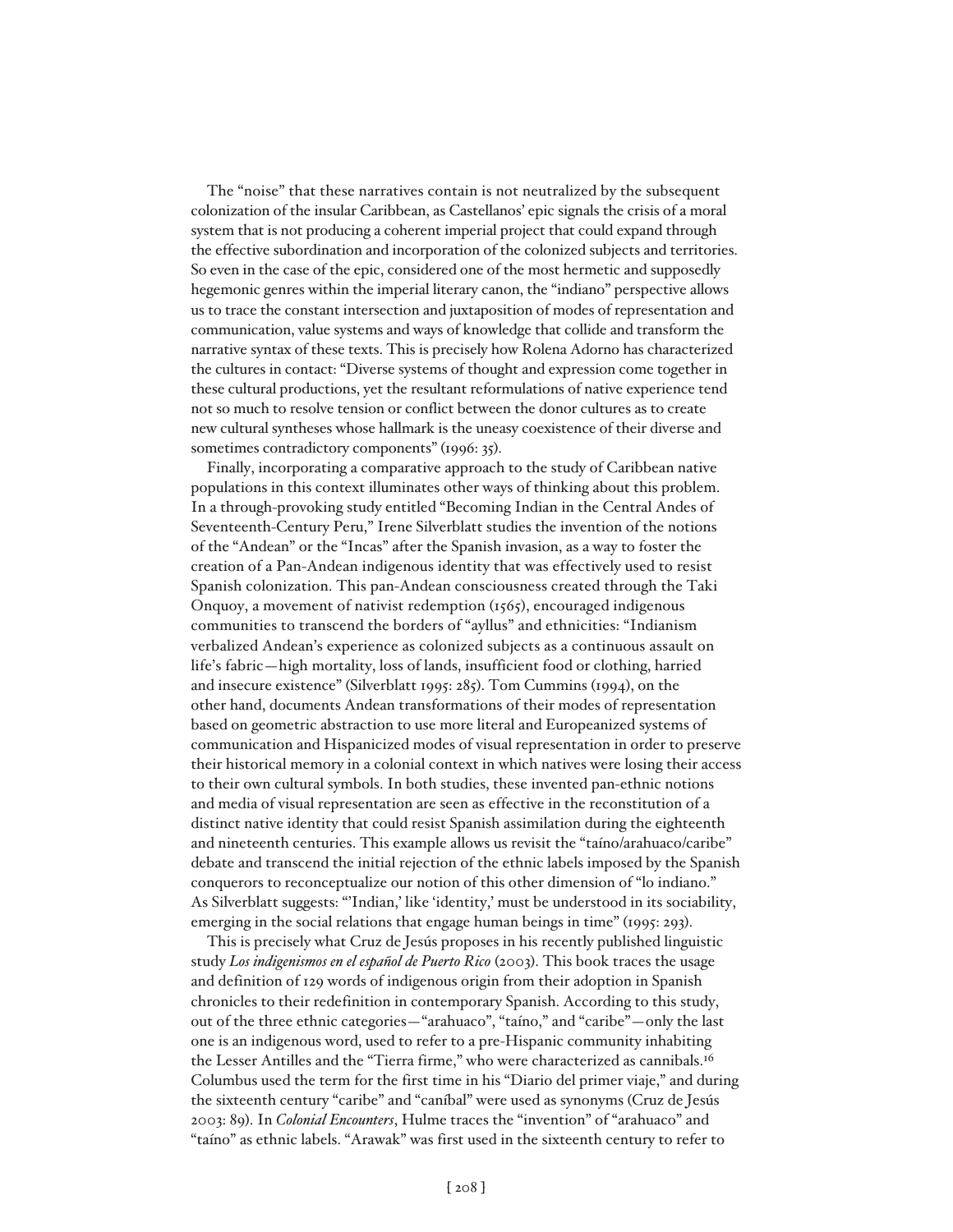the Indians of the Guiana and Orinoco regions, and later to refer to the language and inhabitants of the Guianas (1992: 60). "Taíno" was originally used by C.S. Rafinesque to refer to the language of the natives of the Greater Antilles (in 1836) and was later "adopted by Harrington (in 1921) and Loven (1935) to refer to the main culture of these islands, and to their inhabitants. So the term slipped imperceptibly, without anyone taking a conscious decision or showing any awareness of the possible consequences, from the level of linguistics to that of culture, to that of ethnicity" (1992: 60). Currently, Arawak is still used to refer to a family of languages spoken by the natives of the Antilles and South America (DRAE, 1992:178). Hulme's most important observation, nonetheless, is related to the dubious impermeability of the Spanish perspective and discursive practices in their denomination and representation of the American reality and its inhabitants:

The most important possibility thereby raised is that the ethnic map of the Caribbean area as described (however sketchily) by the early European colonist, was itself the product of that colonial presence. This would imply an interaction, whose strands it would be impossible to separate, between three elements: the ethnic map as it existed just before 1492; the ethnic realignments that may have taken place in response to the European arrival; and the power of European ideology to impose its own 'perception' of that ethnic map on to the Amerindian population. The fact that the first of these three strands is by definition unknowable should not mislead us into thinking that the other two are unproblematically observable. (1992: 67)

We return here to the notion of the "indiano" as a colonial discourse that inextricably links European and Amerindian perspectives, discursive practices and ways of knowing in a tense relationship that is not harmonic or democratic. In this context, we should remember that many of these modern notions used to create a Pan-Caribbean indigenous identity were based on the linguistic links existing between many of these communities. Mercedes López-Baralt has also explored a similar thesis in her study of the Taino myth as a set of common beliefs or similar mythical stories that are shared by the insular Caribbean and the continental Amazonia. We also know that the political units—or chiefdoms—of the indigenous communities living on the islands at the time of the Spanish arrival also included some internal communications between the islands and the continental South America. Therefore, we can talk about some areas of commonality that promoted "social relations that engage human beings in time" (Silverblatt 1995: 293). "Taíno-ness" becomes, then, one of those instances of "strategic essentialism" (Spivak 1987: 205) that allow Caribbean national discourses to identify and locate the "presence" of native rhetorical structures, ways of knowing and conceiving the world, and modes of narrating that have left a visible trace in the narrative syntax of the surviving "textos indianos."

# **Conclusion: The Limits of Imaginary Revivals**

To conclude, I would like to reconsider the many ways in which we can resignify a "Taíno revival" or a "neo-Taíno" movement in the Hispanic Caribbean and its Diaspora. In our work with colonial texts it becomes clear that we have not been able to recover an authentic, uncontaminated Taíno voice from the written colonial archive available to us, nor have we found yet documents representing the experiences of the Caribbean indigenous Hispanization fictionally recreated by the indigenista literature of the nineteenth century and twentieth centuries.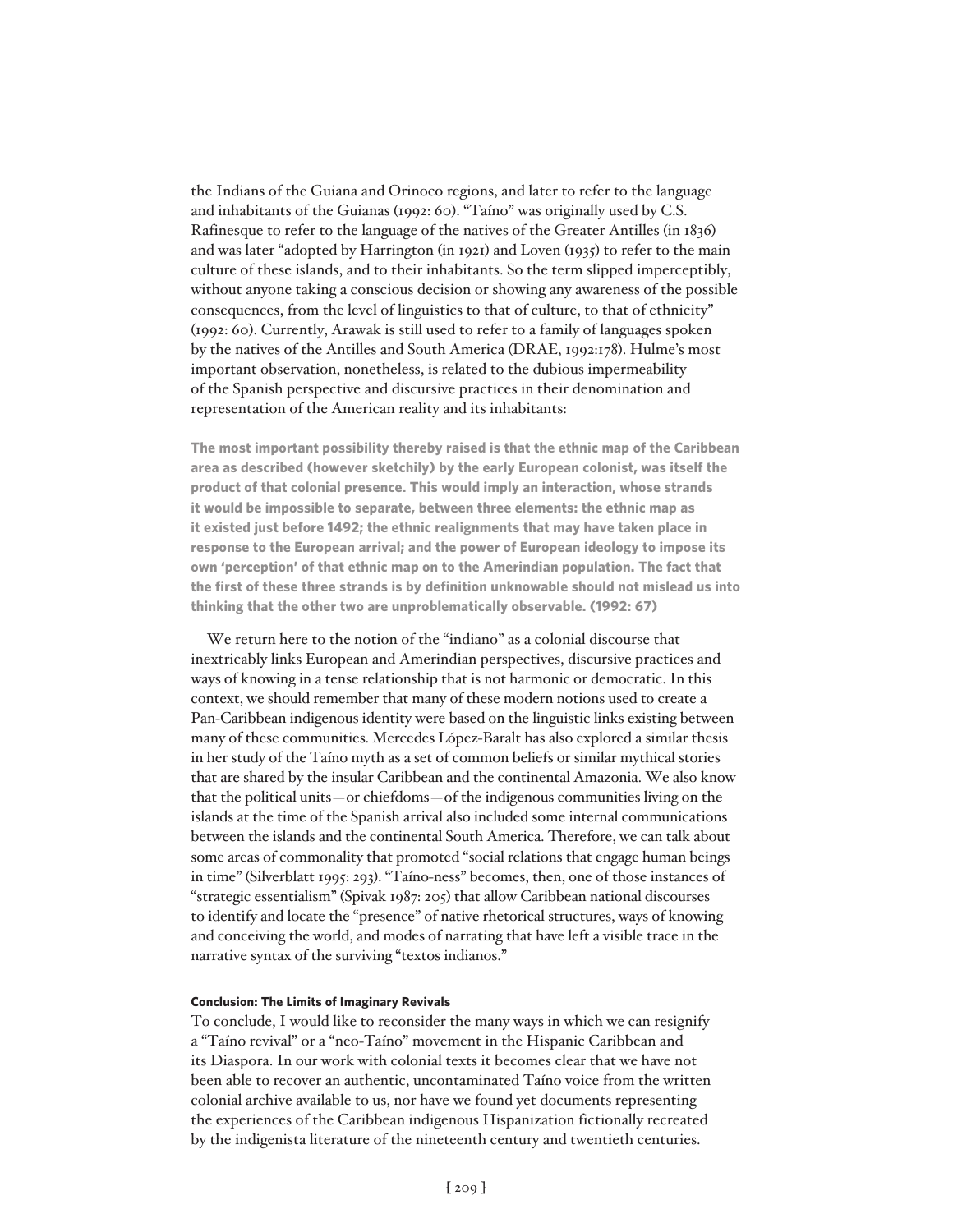In this sense, the Caribbean is in a different situation to the one we find in the Mesoamerican and Andean regions, since in both of these cases there are written texts that are closer to an indigenous voice and perspective (see León Portilla 1985 [1959]; Wachtel 1971, as well as indigenous narratives such as the Libro del Chilam Balam 2000; Popol Vub 1996; Huarochirí Manuscript 1998). However, conceiving the Taino case as somewhat different, but not completely unique, is an important gesture of our research, as it is time to question the constant isolation of the Caribbean colonial experience vis-à-vis the rest of Latin America. Even though in the Mesoamerican and Andean cases we have access to texts produced by indigenous and/or mestizo subjects who propose their own account of the Spanish conquest, it is also true that in many cases the colonial context makes it impossible to find a narrative that is not intervened by multiple layers of translation, appropriation and assimilation of different linguistic, rhetorical and even epistemic paradigms.

Perhaps the main difference between the Mesoamerican or Andean region and most of the Caribbean is the limited degree in which we are able to study colonial indigenous communities by comparing them with the contemporary manifestations of that same culture/language/community. Among the few exceptions in the Caribbean are case of the surviving Arawak dialects still being used in Dominica in the 1920s, the "Black Carib" or Garífuna that is still a significant component in the creolized languages spoken by Indo-African communities in Honduras, Nicaragua, Guatemala and Belize (González 1997), or the surviving communities of descendants of Caribs, Arawaks and Saramakas in the Guyanas, specifically in Surinam. However, in most of the Caribbean it is impossible to produce studies like The Vision of the Vanquished by Nathan Wachtel, that compares colonial textualities with contemporary Andean performance and folklore, or an anthology of indigenous texts about the conquest like the one compiled by Miguel León Portilla. One of the unintended outcomes of this sort of comparative study of Indo-American discourses is that we have been able to define much better the differences in terms of rhetorical strategies, and the unequal access of alphabetic writing in each one of the colonial centers in the Américas (i.e., the Caribbean, New Spain and Perú), something we have not done yet in our study of the emergence and constitution of Creole discourses (see Lockhart 1999: 204–28).

However, there is still much to be done in the study of linguistics and comparative ethnography, as the analysis of indigenous etymologies or local oral traditions about indigenous cultural and social identities can reveal ways of articulating a worldview that could be very important in sensitizing us as readers to the indigenous "resonances" still hidden within many of the colonial canonical texts. Again, we can open the canon by adding new texts, but in cases such as the Caribbean, where no new texts seem to be available, we can transform the canon by proposing new readings of the existing Euro-American corpus of verbal accounts and representations. For example, what would happen if we propose a new reading that conceives the foundational aphasia of Columbus or Pané's narratives as a result of the tension between their writing and Taino and Carib orality? Or what other underlying narratives or worldviews could we find if we analyze which Taino lexicon was incorporated to the Spanish chronicles, and how these untranslated notions have survived and evolved as part of an Iberian colonial/imperial discourse? Stressing the constant tension in which these texts were produced, and questioning the supposed impermeability of the conquistadors to the cultural manifestations surrounding the production of their imperial discourse could be a crucial step to recover that ambivalent meaning of "indiano" that lies at the core of the colonial experience.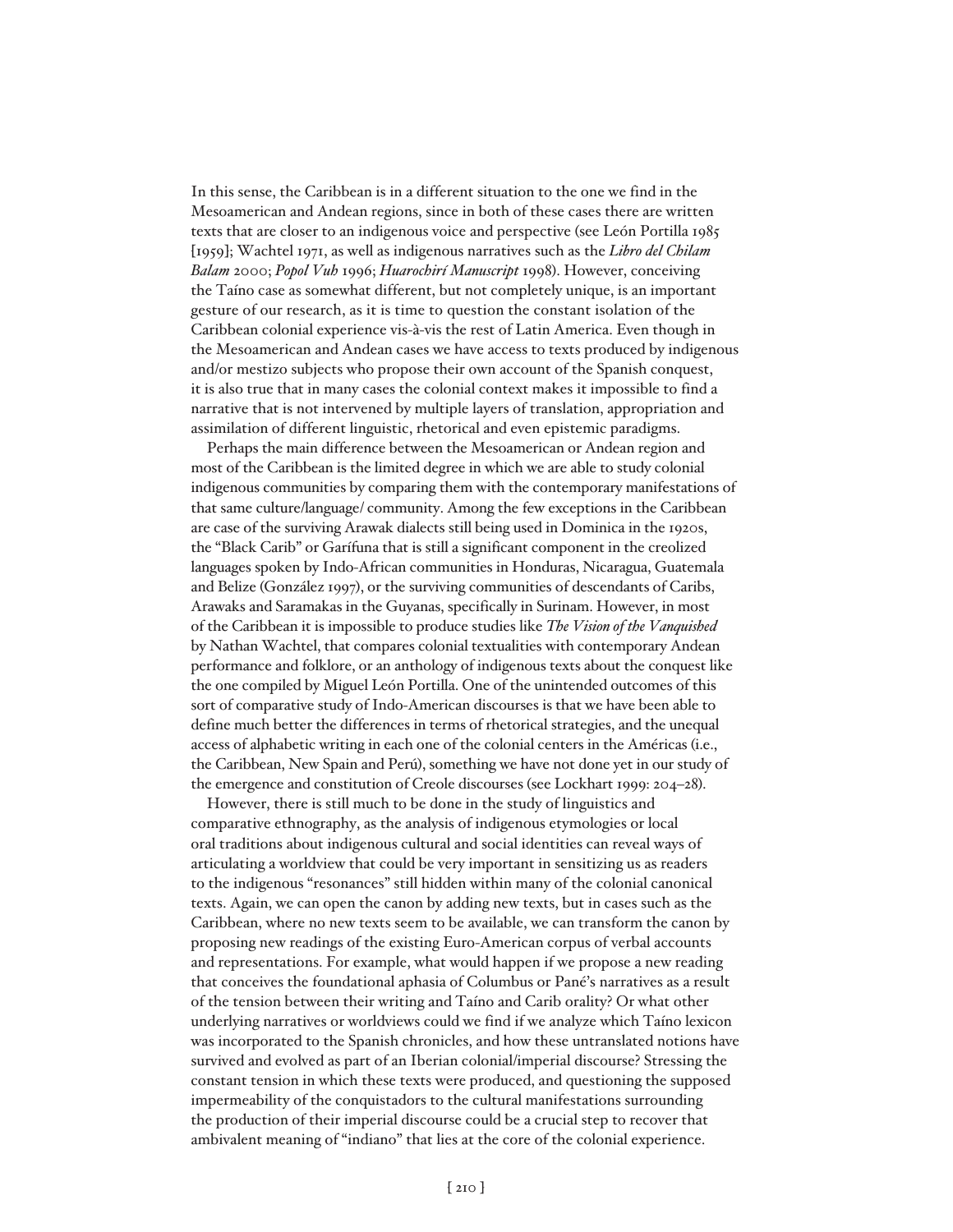As far as the neo-Taino movement of the 1990s, what could be seen as a useless anachronistic reinvention of a "Boricua coqui" identity can also be conceived as a productive example of Spivak's "strategic essentialism" (1987: 205) with the possibility of a powerful political agenda. I am referring specifically to a neo-Taino movement structured in dialogue with the U.S., South American and Caribbean Native American political projects in mind, which in some cases are looking for a way to claim their own "territory" to vindicate an ethnic identity that circumvents both the current political subordination of the island to U.S. domination, as well as institutionalized nationalist imaginaries that still privilege Hispanic cultural legacies and creole discursivities in the constitution of contemporary national identities. However, both in the colonial and in the contemporary case, it is important to avoid conflating indigenismo and essentialism, since Caribbean identities are more complex and dense precisely due to the translocal displacement of populations that promoted the formation of a new culture forged by the interaction of several diasporic populations. If recovering Taino—and African—textual resonances and cultural productions is urgently needed to decolonize Caribbean studies of the sixteenth and seventeenth centuries, keeping indigeneity at check in contemporary studies is also crucial to avoid simplistic reappropriations of Latin American indigenismo. Otherwise, indigenous revivals that conflate indigeneity with nationalism produce a notion of identity that is grounded on a racial purity and a continuity with a single origin that is already unimaginable in the context of Caribbean postcolonialities.

#### ACKNOWLEDGMENTS

I would like to thank several colleagues who assisted me in writing this essay. Santa Arias encouraged me to study Taíno voices and textualities in the Hispanic Caribbean for an MLA panel in 2004. Gustavo Verdesio commented on a previous version of this essay, and invited me to share my work with his students at the University of Michigan-Ann Arbor in April 2006. Jorge Duany read a previous version of this essay and offered many useful comments. The anonymous external evaluators for CENTRO Journal made constructive suggestions. Thanks to their intellectual generosity, the argument of this essay is stronger.

### NOTES

 $\mathbf{I}$ Indigenismo refers to a cultural and literary movement that developed in Latin America and the Caribbean throughout the nineteenth and twentieth centuries to vindicate indigenous cultures and perspectives within a White Creole discourse and agenda. Among the best-known examples, we should mention Clorinda Matto de Turner, Aves sin nido (1889) and Herencia (1895) in the case of Peru; Gertrudis Gómez de Avellaneda, Guatimozin (1846) in Cuba; Manuel de Jesús Galván, Enriquillo (1879-1882) in the Dominican Republic; and Eugenio María de Hostos's La peregrinación de Bayóan (1863, 1873) in the case of Puerto Rico. In the twentieth century, José Carlos Mariátegui will be among the main exponents of the vindication of the indigenous populations in his collection of essays Siete ensayos de interpretación de la realidad peruana (1928). Finally, José María Arguedas proposed a narrative and aesthetic project based on the incorporation of indigenous cultures and ways of knowing in his novel Los ríos profundos (1956).  $\mathbf 2$ Cruz de Jesús defines the term as "Lucha, pelea, batalla" and mentions that some have tried to link

this term with the Arabism "algazara," without discarding the indigenous root of the word (2003: 130).  $\overline{\mathbf{3}}$ Boricua is another way of referring to Puerto Ricans, and this denomination derives from the Arawak name of the island, Borikén, so the links between national identity and indigeneity are still present in this common way of addressing Puerto Ricanness.

 $\overline{4}$ It should also be noted that this campaign took place in the University of Puerto Rico, where the presence of the ROTC has been a source of a heated debate since the 1960s and 1970s, due to the ROTC's links to the imperial domination of the United States in Puerto Rico. During the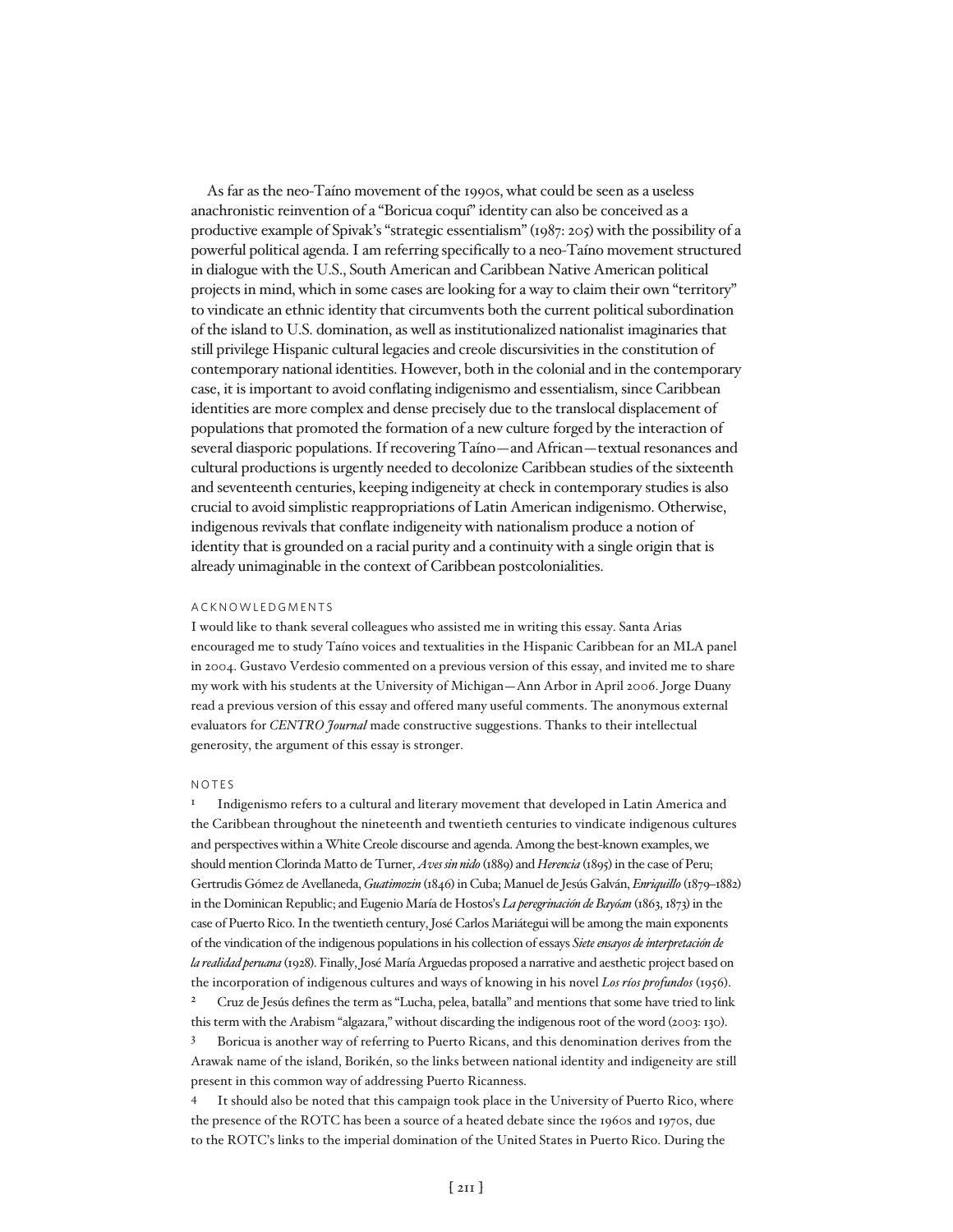student strike of 1972, the ROTC was removed from the university campuses, and students were not allowed to wear their uniforms inside the university. Although there has been some relaxation in the application of these regulations in the last two decades, as recently as March 2009 there was a students' protest against ROTC exercises taking place inside the Complejo Deportivo at the Río Piedras Campus.

 $\overline{5}$ Unless noted otherwise, all translations from Spanish to English are mine.

6 I am using Balibar's notion of "fictive ethnicity" to refer to the configuration of a collective identity: "No nation possesses an ethnic base naturally, but as social formations are nationalized, the populations included within them, divided up among them or dominated by them are ethnicized—that is, represented in the past or in the future  $as$  if they formed a natural community, possessing of itself an identity of origins, culture and interests which transcends individual and social conditions (1993: 96).

 $\,7$ In the cinematic production of Seva, entitled Seva vive (2007), Francisco Serrano revisits some of the same questions about Puerto Rican identity and resistance to U.S. colonialism. For more information, see http://www.sevavive.com/.

8 For a detailed discussion of this movie, see Martínez-San Miguel (2008).

 $\boldsymbol{9}$ I am using as foundation of this critical reflection a graduate seminar I taught at the University of Pennsylvania in the Fall 2004 that was entitled Spanish 692: "Escrituras indianas: Indigenous Performances of a Colonial Discourse."

 $_{\rm IO}$ Other foundational studies on the Taíno culture and history are Walter Fewkes, The Aborigines of Porto Rico and Neighboring Islands (1907), and Irving Rouse's The Taínos: Rise and Decline of the People Who Greeted Columbus (1992). Interestingly enough, Fewkes avoids using the term Taino when referring to the indigenous populations in Puerto Rico.

 $\scriptstyle\rm II$ The same thing happens in Mexico and the Philippines, where the names of the different ethnic identities were invented by imperial functionaries to classify the local populations. Some of these denominations, however, become significant for local sectors in the colonies that appropriate these terms to produce their own regional forms of identification.

12 That is the case of Chilam Balam de Chumayel (possibly compiled by Juan José Hoil in the seventeenth century), and the *Huarochirí Manuscript*, compiled in 1608 under the supervision of Francisco de Ávila, as well as the mestizo narratives on the conquest of Perú, like the texts by Guamán Poma de Ayala (1585-1615), the Inca Garcilaso de la Vega (1609, 1617) and Juan de Santa Cruz Pachacuti (1613), to mention a few of the well-known examples.

13 Foundational aphasia is a term originally coined by Irlemar Chiampi in her reading of the first accounts of the colonization and conquest of the Americas to refer to "certain expressions, like 'I do not know how to narrate,' 'I lack the words,' which denoted and implied his amazement with the things of the New World. We also know that semantic voids forced them to make comparisons with what they have seen or read or, when that was not possible, to linguistic expressions such as 'marvelous', 'wonder,' and 'enchantment,' etc." (2000: 113-4).

Propp defines "narrative morphology" as "the study of forms and the definition of the laws  $14$ that govern the structure" of a short story (1981: 13, my translation).

15 The title of the entire text is Elegías de Varones Ilustres de Indias. The sixth elegy was devoted to the Arawak Indians and narrates the conquest of Puerto Rico by Juan Ponce de León.

16 There is, then, an ongoing discussion about the historical grounding for the real or imaginary distinction between Arawaks and Caribs. For more information, see Sued Badillo (1978).

 $17$ One of the basis for these claims is the (c) United Nations Draft Declaration on the Rights of Indigenous Peoples; 1994, specifically Articles 25, 26 and 27 (quoted in http://www.centrelink.org/Oct2002.html).

#### REFERENCES

Adorno, Rolena. 1996. Cultures in Contact: Mesoamerica, the Andes, and the European Written Tradition. In The Cambridge History of Latin American Literature, eds. Roberto González Echevarría y Enrique Pupo-Walker. 33-57. Volume I. New York: Cambridge University Press.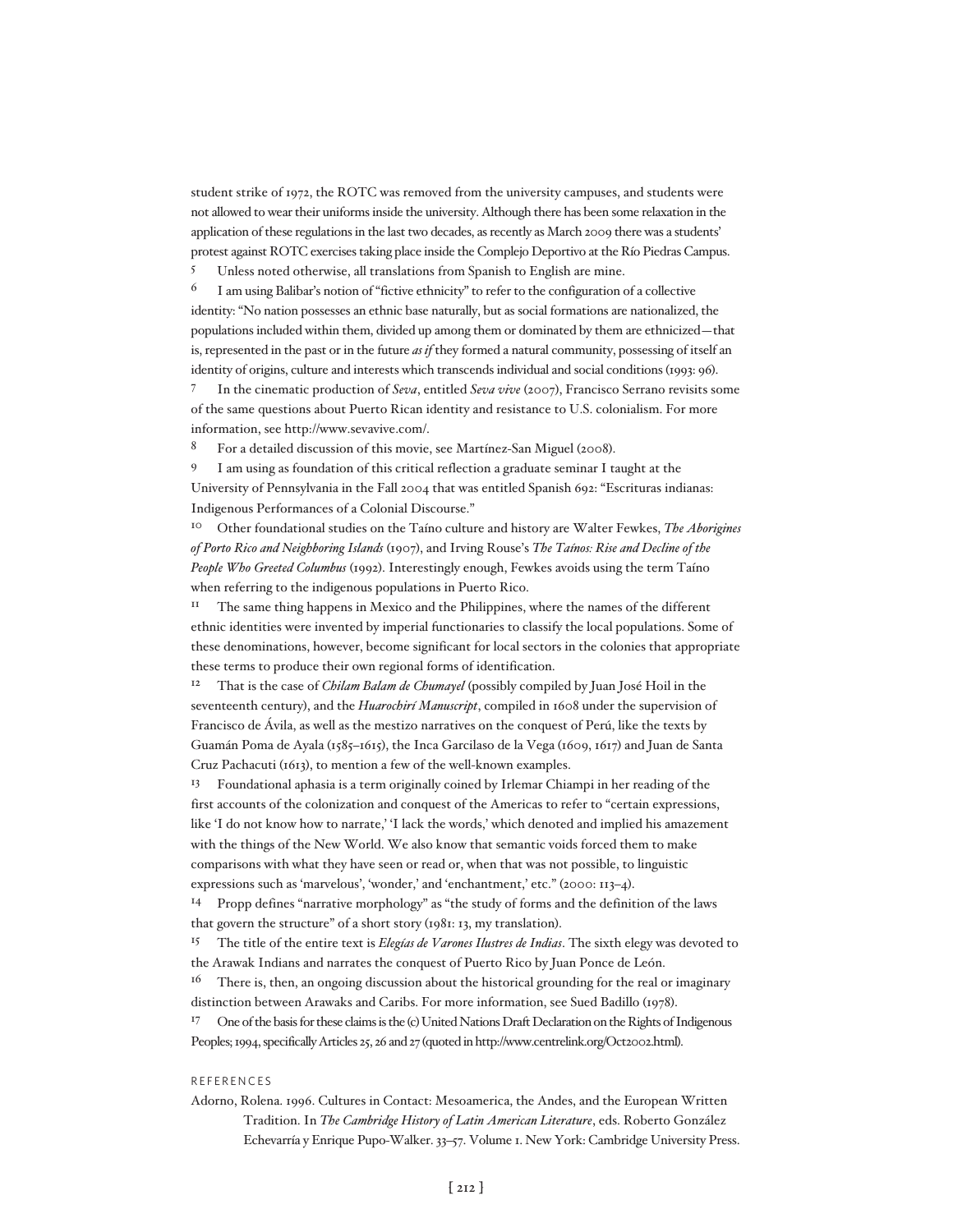Alvarez Nazario, Manuel. 1999. Arqueología lingüística. Estudios modernos dirigidos al rescate y

reconstrucción del arabuaco taíno. Río Piedras: Editorial de la Universidad de Puerto Rico. Arrom, José Juan. 1989. Mitología y artes prehispánicas de las antillas. México: Siglo XXI.

. 2000. Estudios de lexicología antillana. Río Piedras: Universidad de Puerto Rico.

Balibar, Etienne. 1993. The Nation Form: History and Ideology. In Race, Nation, Class: Ambiguous Identities, eds. Etienne Balibar and Immanuel Wallerstein. 86-106. London: Verso.

Barreiro, José. 2006. Taíno Survivals: Cacique Panchito, Caridad de los Indios, Cuba. In Indigenous Resurgence in the Contemporary Caribbean: Amerindian Survival and Renewal, ed. Maximilian C. Forte. 21-39. New York: Peter Lang.

Bhabha, Homi. 1994. The Location of Culture. London and New York: Routledge.

Brokaw, Galen. 2002. Khipu Numeracy and Alphabetic Literacy in the Andes: Felipe Guaman Poma de Ayala's Nueva corónica y buen gobierno. Colonial Latin American Review 11(2): 275-303.

. 2003. The Poetics of Khipu Historiography. Latin American Research Review 38(3): 111-47. Casas, Bartolomé. 1988 [1552]. Brevísima relación de la destrucción de las Indias. México: Letras Hispánicas. Castellanos, Juan de. 1971 [1589]. Elegía VI de los Varones Ilustres de las Indias. Ed. María Cadilla de

Martínez. San Juan: Editorial Coquí.

Chanlatte Baik, Luis A. 1976. Cultura igneri: investigaciones arqueológicas en Guayanilla, Puerto Rico. Santo Domingo: Museo del Hombre Dominicano y Fundación García Arévalo.

1990. Nueva arqueología de Puerto Rico: su proyección en las Antillas. Santo Domingo: Taller. Chiampi, Irlemar. 2000. Barroco y modernidad. México: Fondo de Cultura Económica.

Coll y Toste, Cayetano. 1979 [1897]. Prehistoria de Puerto Rico. Cataño, Puerto Rico: Litografía Metropolitana.

Colón, Cristóbal. 1999. Diario de primer viaje. In Los cuatro viajes. Testamento, ed. Consuelo Varela. 43-203. Madrid: Alianza Editorial..

Cornejo-Polar, Antonio. 1994. Escribir en el aire: ensayo sobre la heterogeneidad socio-cultural en las literaturas andinas. Lima: Editorial Horizonte.

Covarrubias Orozco, Sebastián de. 1979. [1611]. Tesoro de la lengua castellana o española. Madrid: Turner.

Cruz de Jesús, David. 2003. Los indigenismos en el español de Puerto Rico. Apreciaciones sobre su historia y vigencia. San Juan: Plaza Mayor.

Cummins, Tom. 1994. Representation in the Sixteenth Century and the Colonial Image of the Inca. In Writing Without Words, eds. Elizabeth Boone and Walter Mignolo. 188-219. Durham: Duke University Press.

Cusi, Titu. 2001. Instrucción. Ed. Alessandra Luiselli. México: UNAM.

Dávila, Arlene. 2001. Local/Diasporic Taínos: Towards a Cultural Politics of Memory, Reality, and Imagery. In Taino Revival. Critical Perspectives on Puerto Rican Identity and Cultural Politics, ed. Gabriel Haslip-Viera. 33-53. Princeton: Marcus Wiener Publishers.

Diccionario de la lengua española [DRAE]. 1992. Madrid: Real Academia Española.

Duany, Jorge. 2001. Making Indians Out of Blacks: The Revitalization of Taíno Identity in Contemporary Puerto Rico. In Taíno Revival. Critical Perspectives on Puerto Rican Identity and Cultural Politics, ed. Gabriel Haslip-Viera. 55-82. Princeton: Marcus Wiener Publishers.

Estévez, Jorge. 2008. Amerindian mtDNA in Puerto Rico: When Does DNA Matter? CENTRO: Journal of the Center for Puerto Rican Studies 20(2): 219-28.

Fernández Méndez, Eugenio. 1972. Art and Mythology of the Taíno Indians of the Greater West Indies. San Juan: El Cemí.

Fewkes, Jesse Walter. 1907. The Aborigines of Porto Rico and Neighboring Islands. Annual Report, Bureau of American Ethnology.

Firbas, Paul. 2000. Escribir en los confines; épica colonial y mundo antártico. In Agencias criollas: hacia una redefinición del adjetivo "colonial" en la literatura y la historia hispanoamericanas, ed. José Antonio Mazzotti. 191-213. Pittsburgh: Instituto Internacional de Literatura Iberoamericana.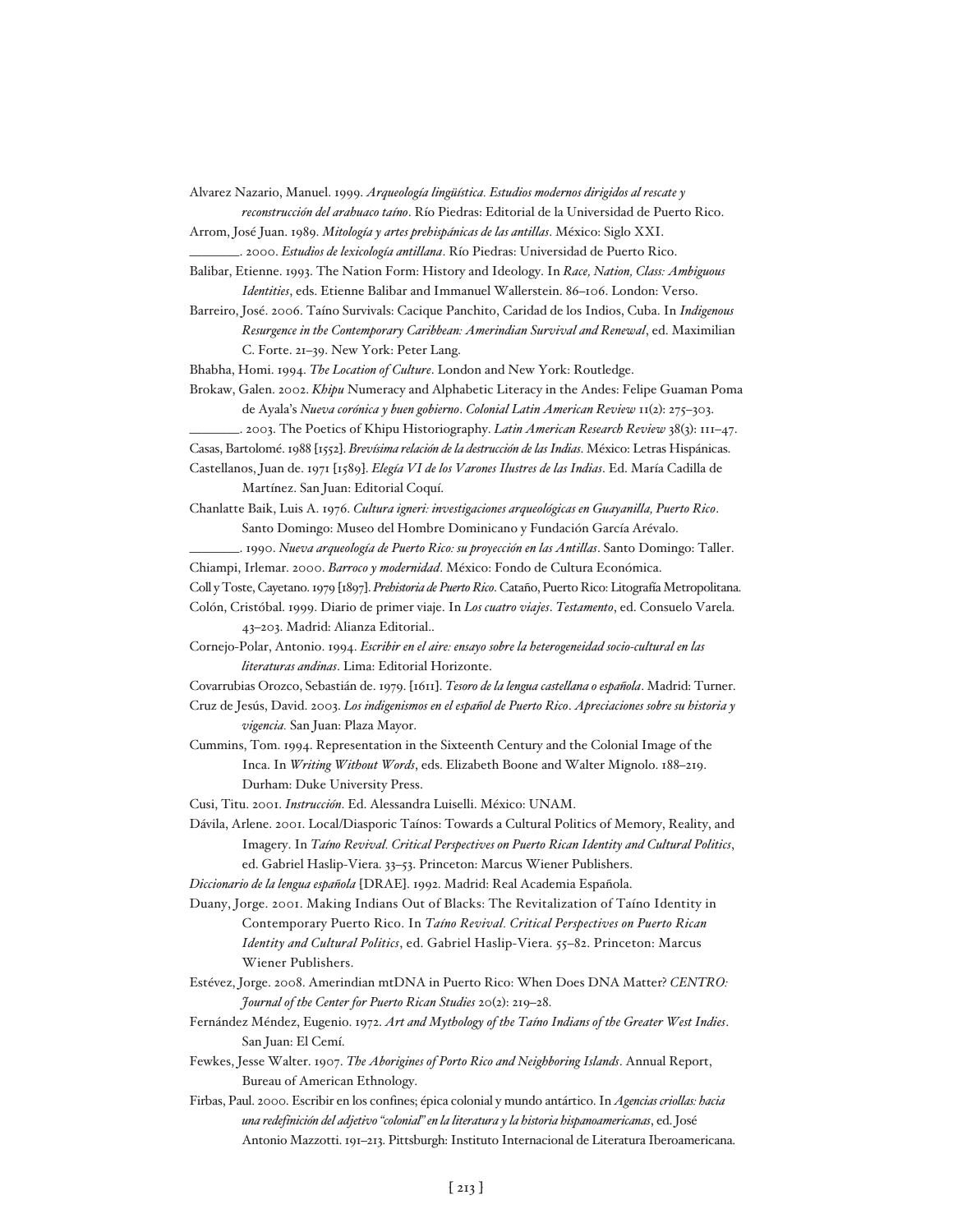Flores, Juan. 2008. The Diaspora Strikes Back. New York: Routledge.

Forte, Maximilian. 1999. Editorial Statement. Kacique: Journal of Caribbean Amerindian History and Anthropology. Accessed 5 August 2009. < http://www.kacike.org/aboutkacike.html>.

Gil de Lamadrid, Rima Brusi and Isar Godreau, 2007. ;Somos Indígenas? Diálogo marzo-abril: 10-1.

- Godreau, Isar. 2000. La semántica fugitiva: raza, color y vida cotidiana en Puerto Rico. Revista de Ciencias Sociales 9: 52-71.
- Goudreau, Isar, Mariolga Reyes Cruz, Mariluz Franco Ortiz and Sherry Cuadrado. 2008. The lessons of slavery: Discourses of slavery, mestizaje, and blanqueamiento in an elementary school in Puerto Rico. American Ethnologist 35(1): 115-35.

Gonzalez, Nancie L. 1997. The Garifuna of Central America. In The Indigenous People of the Caribbean Virgin Islands Humanities Council, ed. Samuel M. Wilson. 197-205. Gainesville: University Press of Florida.

- "Guazábara." 2009. < http://www.guazabara.com/membership.htm>. Accessed 4 August 2009.
- Guitar, Lynne, Pedro Ferzel-Azcárate, and Jorge Estévez. 2006. Ocama-Daca Taíno (Hear Me, I am Taíno): Taíno Survival on Hispaniola Focusing on the Dominican Republic. In Indigenous Resurgence in the Contemporary Caribbean: Amerindian Survival and Renewal, ed. Maximilian C. Forte. 41-67. New York: Peter Lang.

Harrington, Mark Raymond. 1921. Cuba Before Columbus. New York: Museum of the American Indian.

- Haslip-Viera, Gabriel. 2006. The Politics of Taíno Revivalism: The Insignificance of Amerindian mtDNA in the Population History of Puerto Ricans. A Comment on Recent Research. CENTRO: Journal of the Center for Puerto Rican Studies 18(1): 260-75.
	- . 2008. Amerindian mtDNA Does Not Matter: A Reply to Jorge Estevez and the Privileging of Taíno Identity in the Spanish-Speaking Caribbean. CENTRO: Journal of the Center for Puerto Rican Studies 20(2): 228-37.
- Haslip-Viera, Gabriel, ed. 2001. Taíno Revival. Critical Perspectives on Puerto Rican Identity and Cultural Politics. Princeton: Marcus Wiener Publishers.
- Huarochirí Manuscript: A Testament of Ancient and Colonial Andean Region. 1998. Edited and Translated Frank Salomon and George L. Urioste. Austin: University of Texas Press.
- Hulme, Peter. 1992. Colonial Encounters. Europe and the Native Caribbean 1492-1797. New York: Routledge.
- Klor de Alva, Jorge. 1989. Aztlán, Borinquen and Hispanic Nationalism in the United States. In Aztlán: Essays on the Chicano Homeland, eds. Rudolfo A. Anaya and Francisco Lomelí. 135– 63. Albuquerque: Academia/El Norte Publication.
- León Portilla, Miguel. 1985 [1959]. Visión de los vencidos. Madrid: Historia 16.
- Libro de Chilam Balam de Chumayel. 2000. Mexico: Universidad Nacional Autónoma de México.
- Lienhard, Martín. 2003. La voz y su huella. México: Ediciones Casa Juan Pablo, Universidad de Ciencias y Artes de Chiapas.
- Lockhart, James. 1999. Three Experiences of Culture Contact: Nahua, Maya, and Quechua. In Of Things of the Indies. 204-28. Stanford: Stanford University Press.
- López, Benjamín. 2005. Taínos: la última tribu. Puerto Rico: Innova Entertainment.
- López Baralt, Mercedes. 1976. El mito taíno: raíces y proyecciones en la amazonia continental. Río Piedras: Ediciones Huracán.
- López Maguiña, Santiago. 1992. Colonial Writing and Indigenous Discourse in Ramón Pané's Relación acerca de las antigüedades de los indios. In Amerindian Images and the Legacy of Columbus, eds. René Jara and Nicholas Spadaccini. 291-311. Minneapolis: University of Minnesota Press.
- López Nieves, Luis. 1993. SEVA: historia de la primera invasión norteamericana de la isla de Puerto Rico ocurrida en mayo 1898. San Juan: Editorial Cordillera.
- Loven, Sven, 1935. Origins of the Tainan Culture. Göteberg: Elanders Bokfryckeri Akfiebolag.
- Martínez Cruzado, Juan Carlos. 2000. Profiles. Delaware Review of Latin American Studies 1(2).

Accessed 4 August 2009. <http://www.udel.edu/LASP/Vol1-2MartinezC.html>.